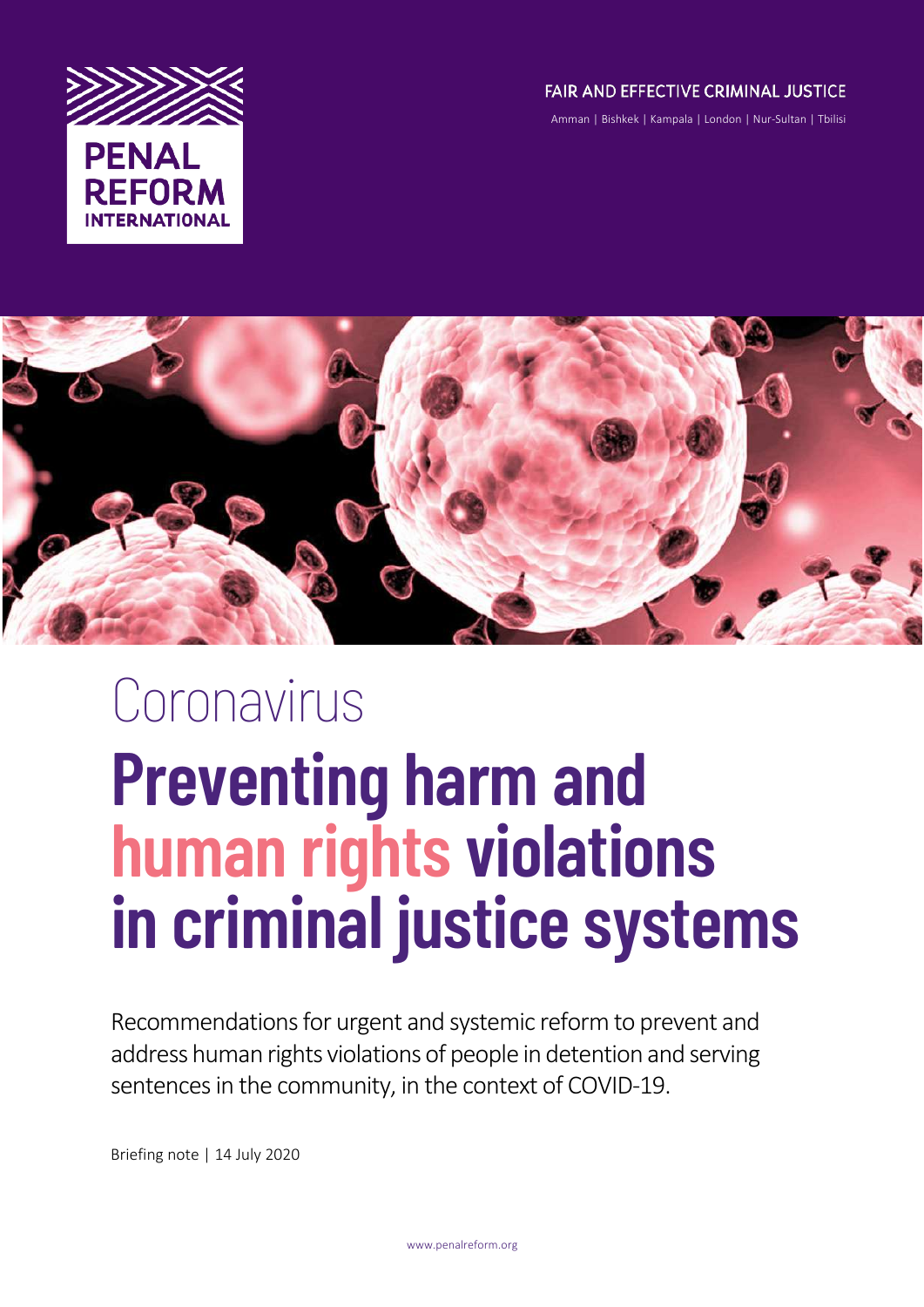### **Foreword**

William Garrison is one of the many people who passed away from COVID-19 in 2020 while in detention. He died aged 60 on 13 April 2020 in a prison in Wayne County, Michigan, in the United States of America. He had been watching the Black Lives Matter protests unfolding on the prison's television, having spent 44 years in detention for involvement in a crime when he was 16 years old. After initially refusing parole, preferring to wait for unconditional release in September, Garrison took up the offer given the outbreaks of coronavirus. However, his liberation came too late – five days after he accepted the parole offer but before the mandatory 28-day waiting period for his release, he died. His name will be remembered, not least because of his namesake, the abolitionist and suffragist, William Lloyd Garrison, founder of *The Liberator* and the American Anti-Slavery Society.

The fate of people deprived of their liberty during the COVID-19 pandemic attracted increased attention from mid-March 2020. As we wrote in PRI's initial briefing, *Coronavirus: Healthcare and human rights of people in prison*, 'people detained are vulnerable for several reasons, but especially due to the proximity of living (or working) so closely to others – in many cases in overcrowded, cramped conditions with little fresh air'.1

Media attention was high at a time when some countries announced massive releases from prisons and images of prison riots were being shown on television. In March, the United Nations High Commissioner for Human Rights called for swift action to protect persons in detention, including through releases, alongside similar calls from the World Health Organization. Since then, at least 102,537 people deprived of their liberty were infected in 88 countries, and at least 1,569 prisoners died in 36 countries due to COVID-19 – that we know of.<sup>2</sup>

We publish this new briefing, *Coronavirus: Preventing harm and human rights violations in criminal justice systems,* to ensure that people who too often remain invisible to society at the hands of the state, and at risk of infection or in need of medical care, are not forgotten. We reaffirm the duty of care that states have for people in detention, and we document the responsibility of states to provide healthcare and take proactive measures to prevent harm of people deprived of liberty.

An infectious disease can be a disaster for a closed facility. Risks of infections are obviously much higher where people in poorer health than the general population are held, where women, men and children are kept in poor or even filthy unsanitary conditions, where individuals are cramped together in overcrowded facilities and where authorities lack resources and training to use protective equipment. Even in countries with high standards for places of detention, people in prisons, including staff, have been infected and died of COVID-19.

Measures intended to prevent, or address outbreaks of coronavirus have violated rights and, at the very least, made time in prison much harsher and burdensome. Lack of contingency plans, poor coordination among criminal justice actors, overincarceration and a focus on punishment rather than rehabilitation and health are causes of infection and deaths in places of detention. Systemic and long-term reform is needed to prevent a situation like this from happening again. People under penal supervision in the community are also facing new and unique situations of vulnerability. We document some of the challenges faced by probation agencies and concerns for those under non-custodial conditions.

<sup>1</sup> Coronavirus: Healthcare and human rights of people in prison, available at www.penalreform.org/resource/coronavirushealthcare-and-human-rights-of-people-in/.

<sup>2</sup> Justice Project Pakistan, www.jpp.org.pk/covid19-prisoners/.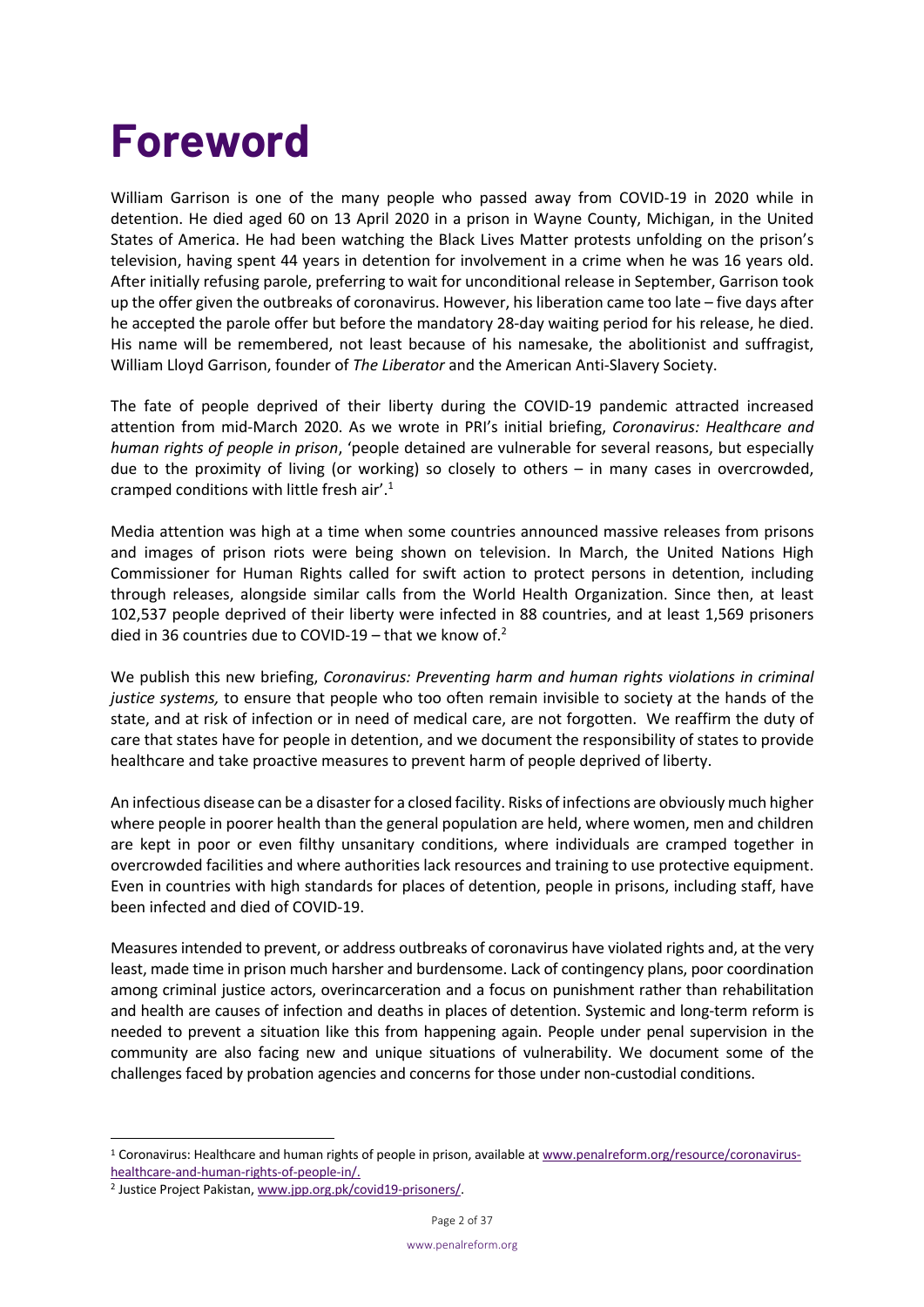We are also aware that criminal justice actors, law enforcement agents and prison staff, prosecutors and judges, have gone through stressful and exhausting months, and themselves face risks of being exposed to coronavirus. These are challenging times, and many prison and probation staff are working in dangerous settings with threats to their health and safety. They are frontline workers, although not always recognised as such.

As we publish this briefing, the COVID-19 pandemic is far from over, and it would be ill-advised to, at this stage, focus solely on long-term answers. Every preventable disease or death, like the passing of William Garrison, must provide the impetus for criminal justice systems to continue – and enhance – their efforts to respond to COVID-19.

We must continue to undertake efforts to implement guidance by the World Health Organization and the Office of the UN High Commissioner for Human Rights. We call on actors to implement the urgent recommendations detailed in this briefing, and we will continue to engage with criminal justice authorities in the countries where we are present. The international community must equip itself to hold states accountable to international human rights standards and support efforts to reform criminal justice systems nationally in the aftermath of coronavirus.

Criminal justice systems all over the globe do too much harm to people in contact with them. Preventable infections, illnesses, and deaths due to COVID-19 sadly demonstrate where the lack of an international, systematic, and continued response can lead.

*Florian Irminger Executive Director, Penal Reform International*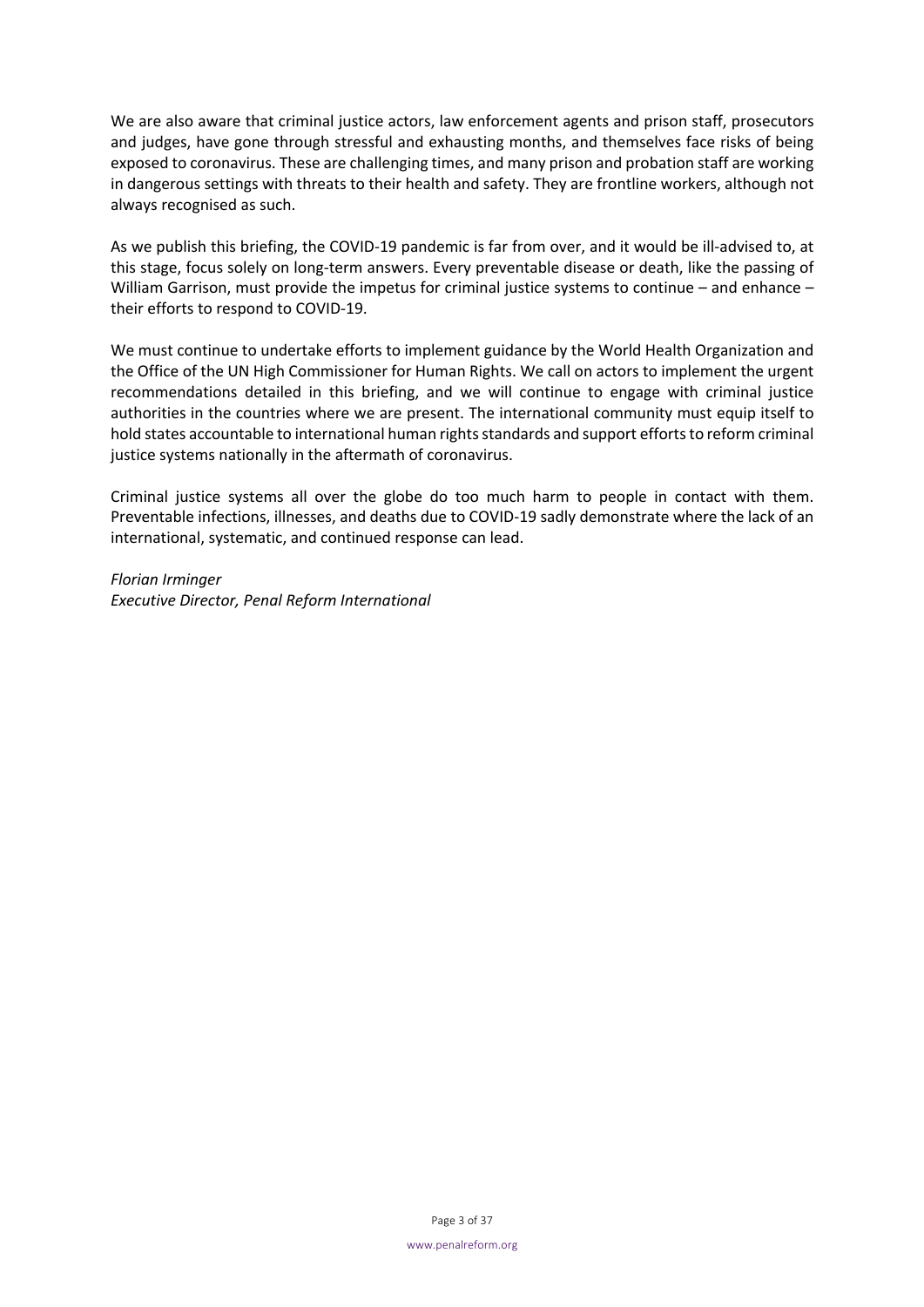## **Table of contents**

Sources:

Unless otherwise specified, information has been sourced from primary sources of Penal Reform International (PRI), information collated through the Women in Prison Network convened by the Vance Center on International Justice, Prison Insider and the Association for the Prevention of Torture's Co:Lab Information Hub.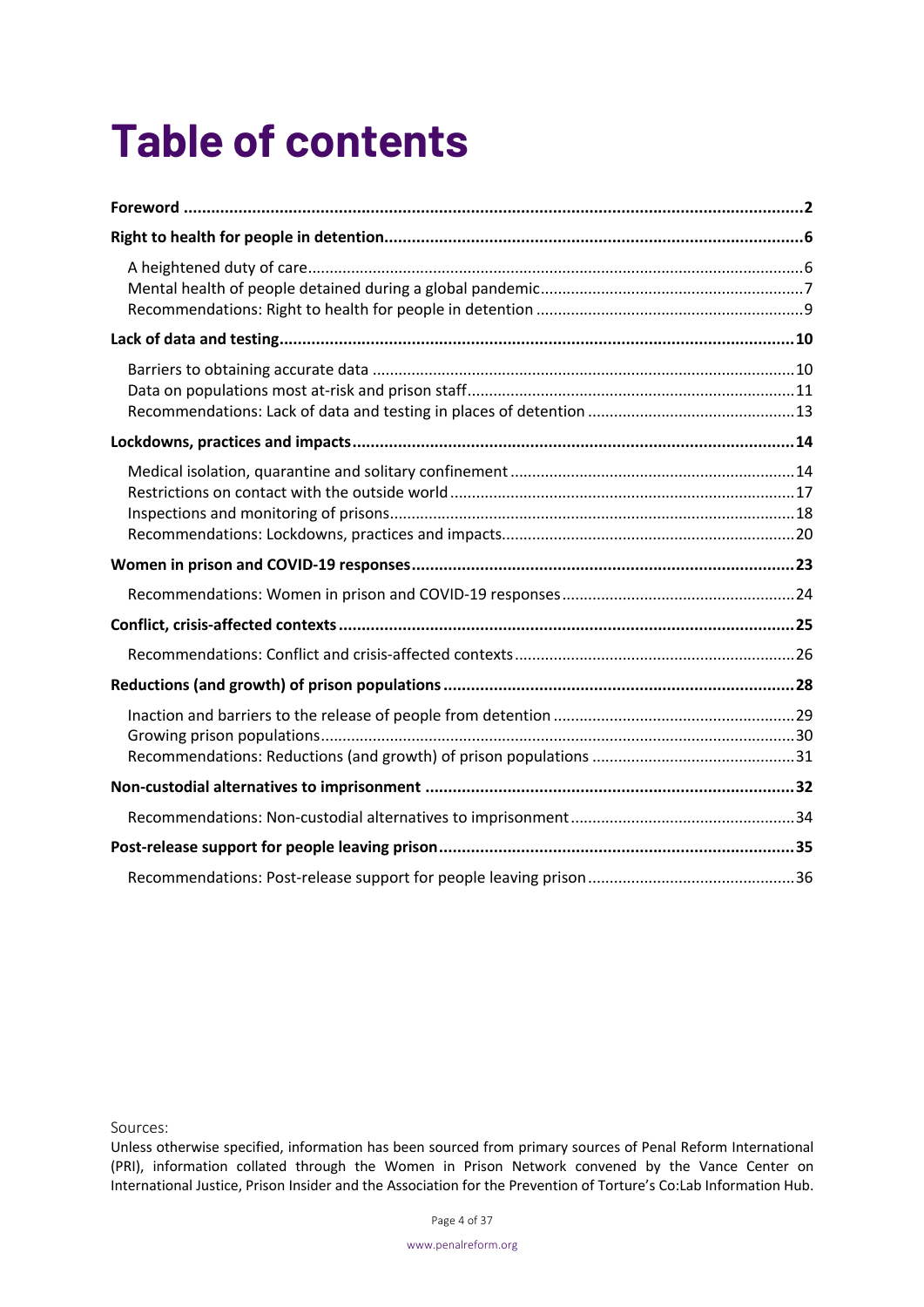

An official from the Tacumbu Prison is seen at the entrance to the prison in Asuncion, Paraguay, 31 May 2020. The overcrowded prison in Tacumbu returned, like the rest of Paraguay's prisons, to the regime of visiting prisoners end of May after almost three months of lockdown.

EFE News Agency / Alamy Stock Photo, May 2020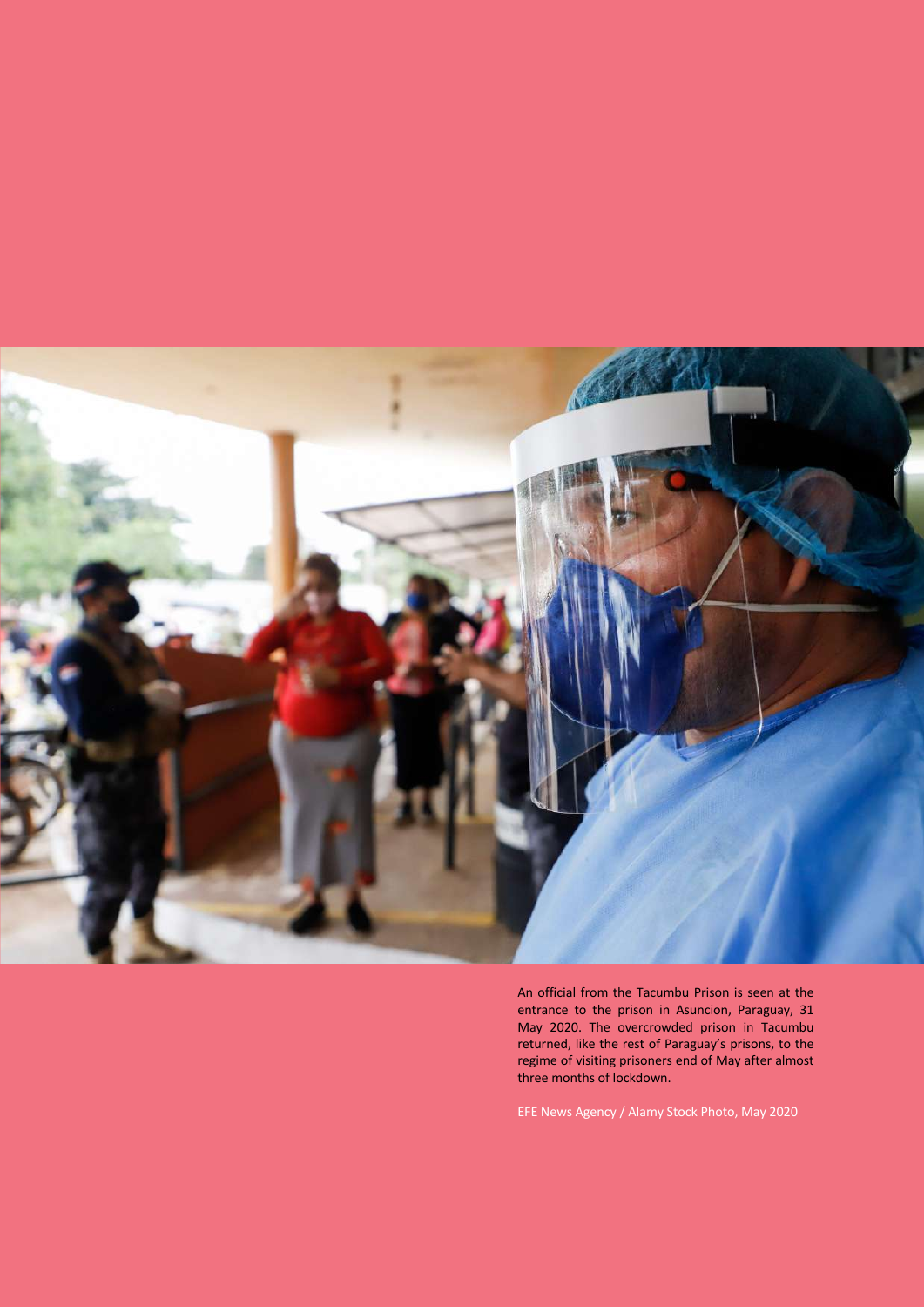### **Right to health for people in detention**

### **A heightened duty of care**

People in detention face a high risk of contracting COVID-19, not least due to the cramped and overcrowded conditions found in many detention facilities, lack of healthcare provision and the disproportionately poorer health status among prison populations compared to the general population.

Hundreds of people in prison have been infected with coronavirus in a number of countries from the **UK** and **France** to **Azerbaijan**, **Morocco** and **South Africa**. The highest number of cases are in the **USA**, where by 7 July at least 57,019 positive tests had been reported and there were at least 651 deaths among people in prison due to COVID-19.3

State's bear the responsibility for people deprived of liberty and are required to take proactive action to protect their rights to life and health. This includes the duty to provide medical treatment and to protect and promote their physical and mental health and wellbeing. The UN Nelson Mandela Rules detail the obligations for protecting the health of people in prison which include: provision of healthcare services free of charge, without discrimination on the grounds of their legal status; healthcare staff working in prisons are to have clinical independence; continuity of care; prompt access to healthcare in an emergency; informed consent for treatment; and up-todate and confidential medical records should be maintained and should accompany each individual on their journey through the prison system. The World Health Organization laid out what actions states effectively must take to meet their duty to protect people deprived of their liberty in the context of COVID-19.<sup>4</sup>

During the COVID-19 pandemic specifically, the right to health requires authorities to ensure the same standard of healthcare as provided in the community – both in terms of diagnosing and treating persons deprived of liberty who are infected with coronavirus, and proactive action to prevent and contain any outbreak. Special measures will be required to protect at-risk groups, such as those with pre-existing health conditions, older people and pregnant women. There is also a dire need to protect and promote the mental health and wellbeing of people detained, particularly during a global pandemic.

In many prison settings across the world, the provision of healthcare is underfunded, understaffed and of a lower standard than in the wider community. Funding for prisons generally remains low, and during the COVID-19 pandemic this has resulted in a complete lack of action (and resources) to protect people from the risks of COVID-19 in some countries. It has been reported that in a number of Latin America countries, including **Argentina** and **Bolivia**, as well as in **Pakistan** and **Indonesia**, for instance, no additional cleaning or disinfectant measures (such as hand sanitiser or soap) were put in place. In several African countries like **Kenya, Sierra Leone** and **the Gambia** authorities have only provided soap and water, failing to provide further hygiene equipment. Water supplies have also been

www.themarshallproject.org/2020/05/01/a-state-bystate-look-at-coronavirus-in-prisons.

March 2020, www.euro.who.int/en/health-

```
topics/health-determinants/prisons-and-
health/publications/2020/preparedness,-prevention-
and-control-of-covid-19-in-prisons-and-other-places-of-
detention,-15-march-2020.
```
<sup>3</sup> The Marshall Project, 'A State-by-State Look at Coronavirus in Prisons',

<sup>4</sup> World Health Organization, 'Preparedness, prevention and control of COVID-19 in places of detention', 15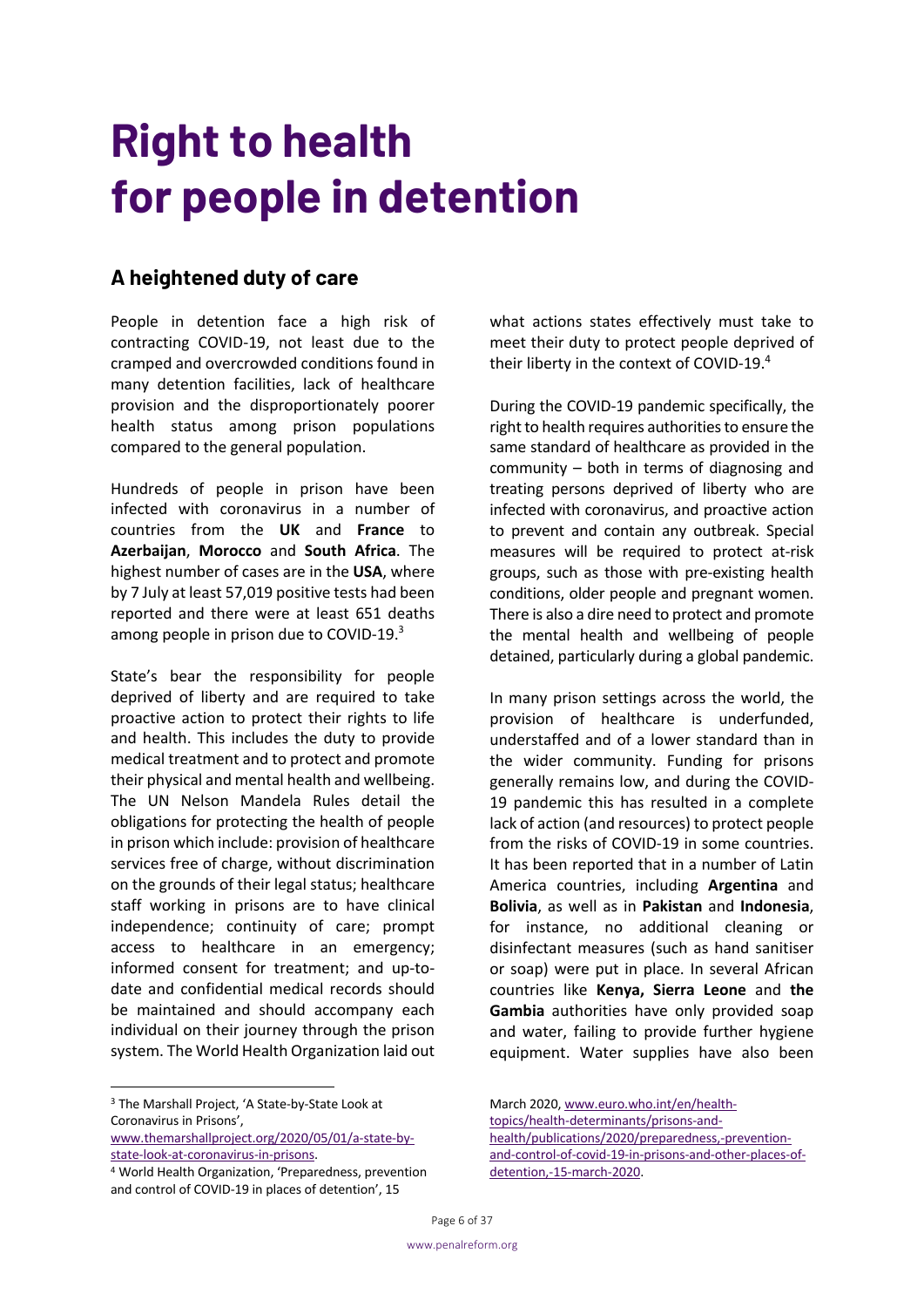inadequate in some countries' prisons, such as **Colombia** and **Brazil.**

The supply of Personal Protective Equipment (PPE) for staff working in detention facilities and/or the people detained has been in short supply in a number of states. For instance, in **Malawi** and **Sierra Leone** it is reported there have been no changes to search protocols, with prison staff in Sierra Leone carrying out searches (and thus have skin-to-skin contact and be in close proximity to people they pat down, etc.) with no protective equipment. Inadequate dissemination of information and a general lack of awareness-raising in prison settings have also been highlighted in many countries.

An integral part of ensuring the highest standard of prison health is coordination with public health. Where there has been close coordination with health authorities, PPE and other necessary equipment have been made readily available to prison facilities, like in **Kazakhstan,** where stable supplies of protective equipment, disinfectant and other necessities are provided to staff and people in prison free of charge. In **Georgia,** 'disinfecting corridors' have been installed in prisons, where everyone entering or visiting the prison is sprayed with disinfectants.

Furthermore, in **Italy,** the benefits of the health ministry being responsible for healthcare in prisons have been evident during the pandemic. Healthcare staff in prisons were able to freely exchange information about outbreaks with specialists from hospitals in the city of Milan and 'really benefited from their expertise.'5 In San Vittore Prison in Milan, before the first cases of COVID-19 emerged, different isolation facilities were set up for suspected cases and new arrivals, screening and temperature checking equipment was set up at the prison entrance and masks and gloves were distributed to all the staff working in the facility.

### **Mental health of people detained during a global pandemic**

There is consensus among governments and mental health agencies alike that the COVID-19 pandemic has negatively impacted the mental health of many people, exacerbating existing conditions or triggering new conditions. One study found that 45 per cent of adults in the **USA** reported that their mental health has been negatively impacted due to worry and stress over the virus.<sup>6</sup>

The situation for people in prison will be even worse as evidence shows there are disproportionately high rates of poor mental health among persons detained; research

health/news/news/2020/5/experience-of-healthprofessionals,-police-staff-and-prisoners-in-italyinforms-who-covid-19-guidelines-for-prisons. <sup>6</sup> Nirmita Panchal *et al*., 'The Implications of COVID-19 for Mental Health and Substance Use', 21 April 2020,

suggests that around one in seven people in prison has a serious mental health condition.<sup>7</sup>

There are many reasons why the COVID-19 pandemic is affecting the mental health of people detained. Lockdowns, quarantines and isolation measures are known to have a particularly negative impact on mental health and wellbeing in normal times (see 'Medical isolation, quarantine and solitary confinement'). There are also other factors such as decreased or complete lack of contact with the outside world and the usual support programmes and networks being scaled back or suspended.

<sup>5</sup> World Health Organization, 'Experience of health professionals, police staff and prisoners in Italy informs WHO COVID-19 guidelines for prisons', 28 May 2020, www.euro.who.int/en/health-topics/healthdeterminants/prisons-and-

www.kff.org/coronavirus-covid-19/issue-brief/theimplications-of-covid-19-for-mental-health-andsubstance-use/.

<sup>7</sup> Penal Reform International and Prison Reform Trust, 'Women in prison: mental health and well-being – A guide for prison staff', 2020,

www.penalreform.org/resource/women-in-prisonmental-health-and-well-being/.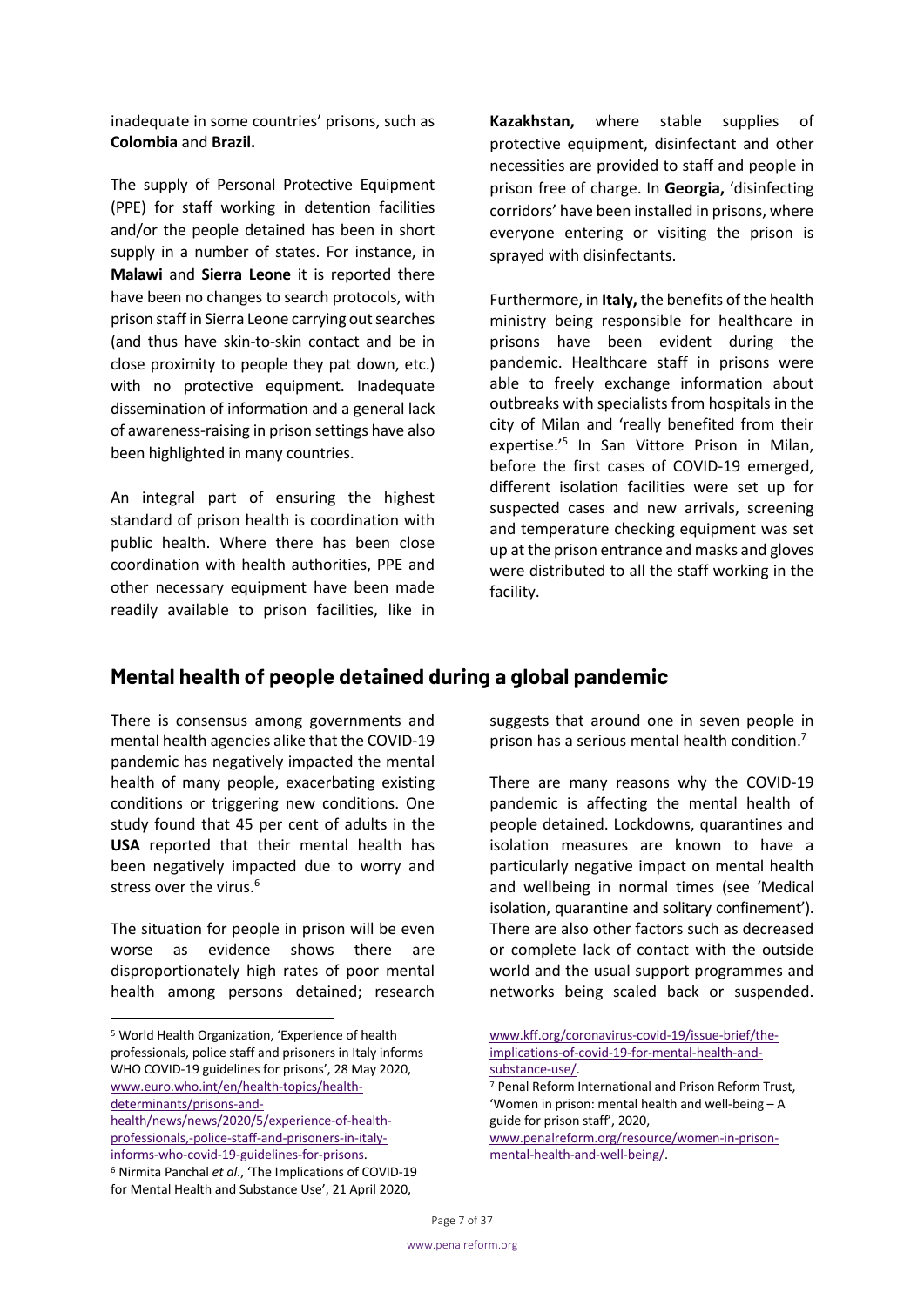Many prison facilities have suspended work and vocational programmes, among other rehabilitation activities, which provide both purpose and activity to fill the days of people held in detention. With parole hearings and other justice processes suspended or reduced in many countries, there are also increased anxieties for people waiting for a hearing or judgement affecting the duration or outcome of their imprisonment.

As in the community, fear of infection can cause severe stress and anxiety among prison populations. In **Italy**, when news of transmission of the virus in detention facilities led to riots in numerous prisons, compulsory psychological consultations were set up to help people cope with stress. 'Prisoners committees' in each prison also helped to spread important health information, including infection screening checklists and advice to stop exchanging goods. In **Kenya,** the Non-Governmental Organisation (NGO), Faraja, continued to give mental health support to people in prison through a remote phone service, and in **England**, support for vulnerable people was reported to be particularly good in one prison where the COVID-19 working group had a list of 162 people in the prison with various types of vulnerability. Each person was risk-assessed for daily, three-day or five-day personal checks, and was seen or phoned on these days, with a spreadsheet keeping track of each contact.<sup>8</sup>

In **Ireland**, the Prison Service Psychology Service provided a remote service giving people in prison a confidential opportunity to talk and receive important information. The national mental health service for people detained with long-term mental health conditions has continued through remote services and urgent patient assessments, and a new model for short-term care during COVID-19 involved transfers of relevant detainees to mental health-focused accommodation for treatment and stabilisation for the short-term.<sup>9</sup>

<sup>9</sup> Irish Penal Reform Trust, 'Civil society response to COVID 19 in prisons and jails', 21 May 2020, www.iprt.ie/site/assets/files/6721/inclo\_iprt\_presentati on\_may\_2020.pdf.

<sup>8</sup> Her Majesty's Chief Inspector of Prisons, 'Report on short scrutiny visits to long-term and high security prisons', 26 May 2020 www.justiceinspectorates.gov.uk/hmiprisons/wpcontent/uploads/sites/4/2020/06/Long-term-and-highsecurity-web-SSV-2020.pdf.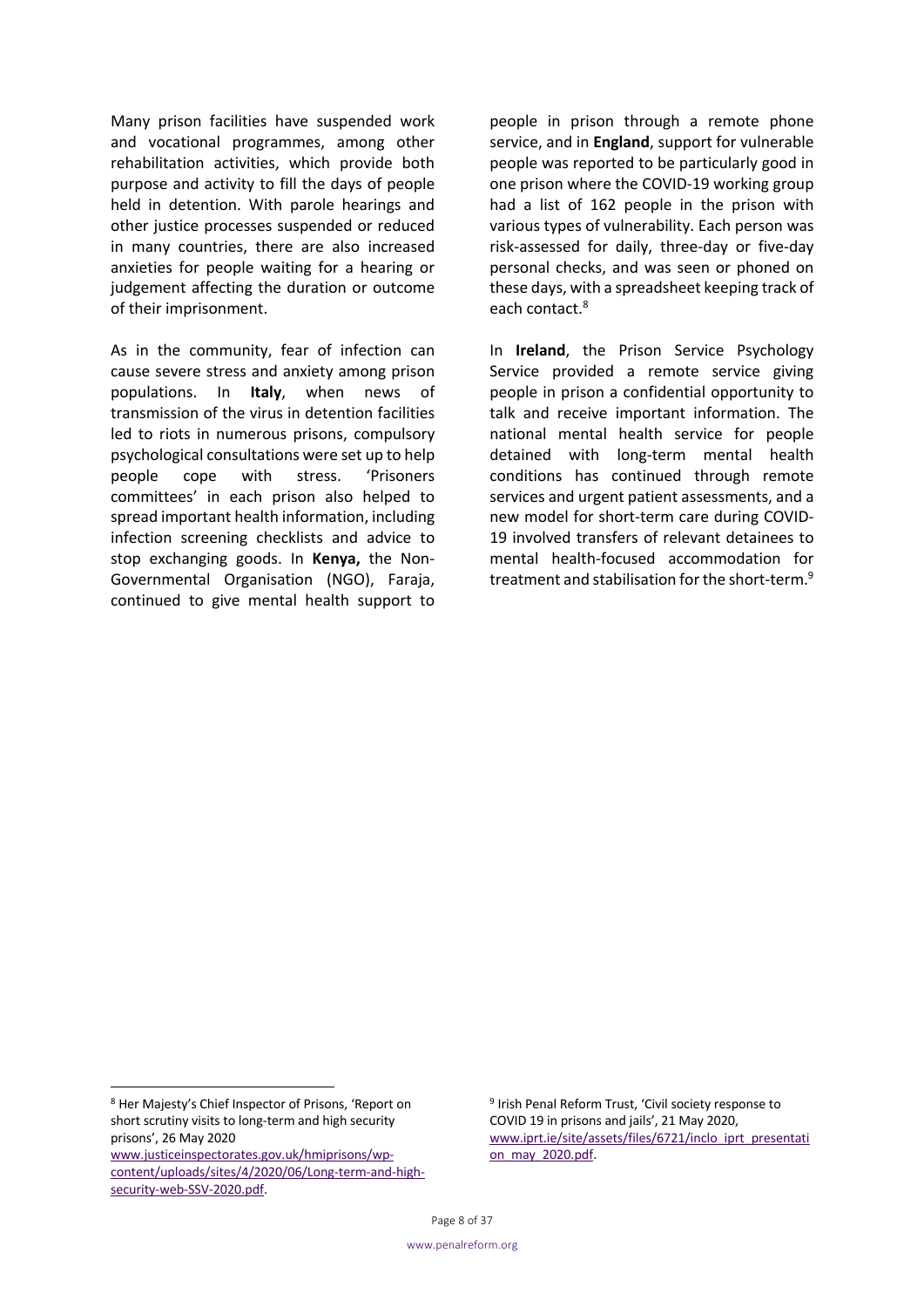### **Recommendations: Right to health for people in detention**

### Urgent response

- $\Rightarrow$  Persons detained, and staff in detention facilities, should have full access to testing and treatment for COVID-19 equivalent to that of the community.
- $\Rightarrow$  Equipment for maintaining the highest levels of hygiene as possible must be provided to all persons detained, alongside information and advice on how to prevent infection.
- $\Rightarrow$  Prison staff should be adequately trained to understand how coronavirus spreads, including detecting potential symptoms and should be provided with, and instructed on how to use, protective equipment.
- $\Rightarrow$  Healthcare staff and other personnel should be supported to adhere to the requisite prevention and response measures to COVID-19 as laid out by the World Health Organization, including through provision of required equipment.
- $\Rightarrow$  Prison administrations should continue to facilitate mental healthcare provision and undertake specific efforts to mitigate negative mental health impacts of COVID-19 measures, including by working with community-based services. Mental health crisis plans, and longerterm mental health provision needs to be prioritised as restrictions ease. Plans should be developed by healthcare staff and developed together with people detained and staff.

### Systemic reform

- $\Rightarrow$  Governments must ensure that all measures are taken to protect the health of people in prison, including in relation to COVID-19. Procedures should be in place to guarantee that healthcare services are provided independently from the penitentiary authorities.
- $\Rightarrow$  The responsibility for prison health should be that of the Ministry of Health or its equivalent and should be transferred out of the penitentiary administration. The management and coordination of all relevant agencies and resources contributing to the health and wellbeing of people in prison must be a whole-of-government responsibility to ensure better protection of the right to health for people in detention and greater financial investment.
- $\Rightarrow$  Governments must develop human rights-based pandemic or emergency management and response plans, including the outbreak of transmissible diseases within the community or in places of detention.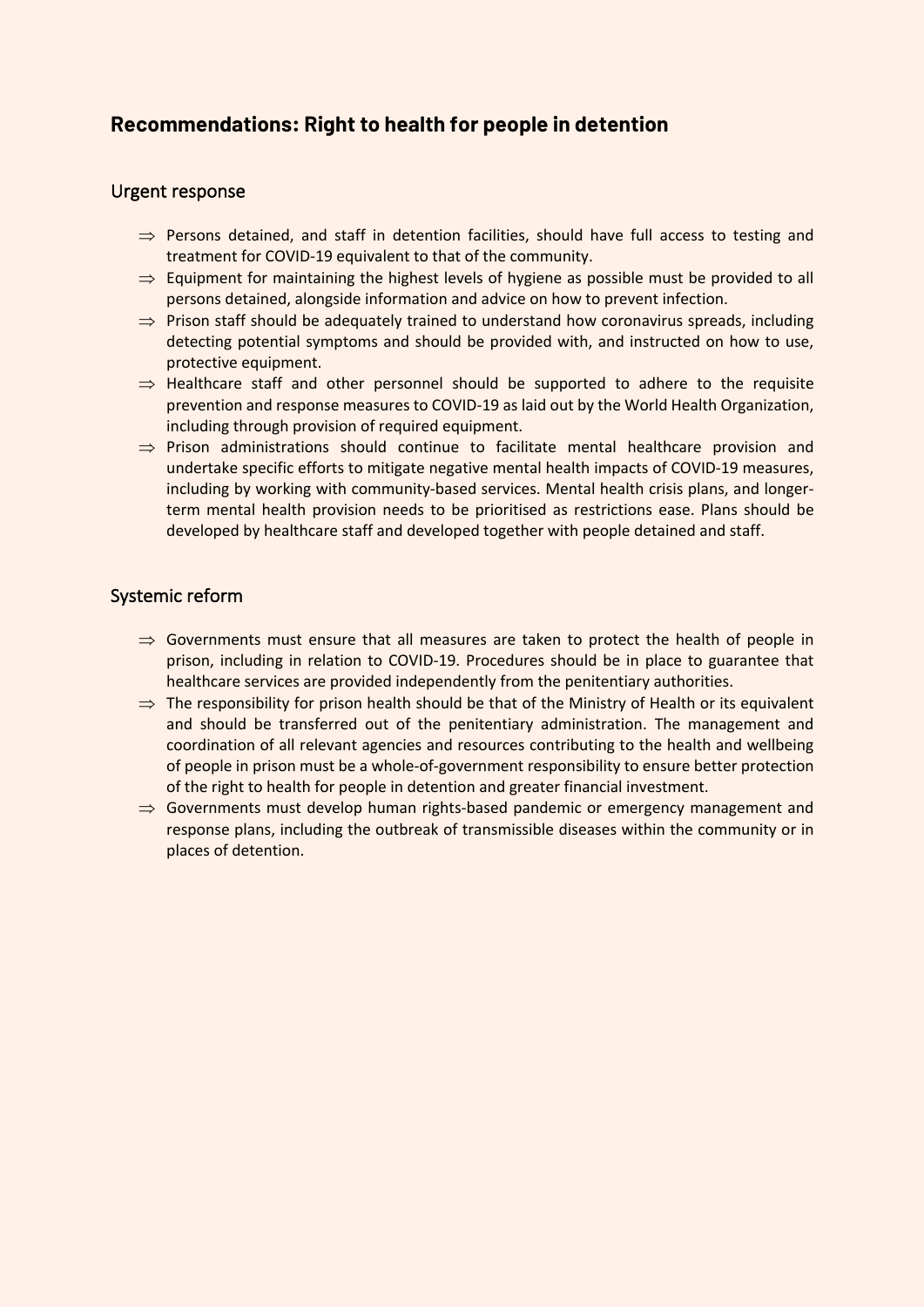### **Lack of data and testing**

Since March 2020, the number of cases of COVID-19 infections in prisons and other places of detention has risen alongside community transmission rates. Justice Project Pakistan has tracked the rates of recorded COVID-19 infection and deaths of people detained based on a survey of publicly available information published by authorities and/or reported in press reports. As of 13 July 2020, at least 102,537 in prison are reported to have been infected in 88 countries, and at least 1,569 prisoners died in 36 countries due to COVID-19. <sup>10</sup> However, these numbers are only based on what is publicly available. In reality, the number of infections and deaths among people detained – and staff – will be much higher.

### **Barriers to obtaining accurate data**

Barriers to obtaining accurate data for the number of infected persons in places of detention include a general lack of adequate testing (for both persons with symptoms and those that are asymptomatic). This can be the result of a lack of resources or places of detention being a low priority for testing programmes. $^{11}$  There are only a few countries, including the **USA**, **South Africa** and **Canada**, that publish regularly updated data on testing in their prisons, with the latter's Correctional Service reporting data for each individual institution.<sup>12</sup>

On 22 April 2020, only 0.1 per cent of the prison population was tested in **Brazil** due to a lack of tests more broadly among the general population amid concern at the death rates in prisons are up by 50 per cent compared to in 2019. On 24 April 2020, Public Health England said the number of people in prison in **England and Wales** infected with COVID-19 may be up to six times more than the published figures. $^{13}$ 

11 The Marshall Project, 'Tracking the Spread of Coronavirus in Prisons',

www.themarshallproject.org/2020/04/24/tracking-thespread-of-coronavirus-in-prisons.

At the New Bilibid prison in Manila, the **Philippines**, where there is an occupancy rate of 335 per cent and a prison population of 28,000, dozens of persons were reported to have died in April 2020 with unclear causes of death and varying labels including 'to consider COVID'. A further dozen people died in May with unclear causes of death. However, the Bureau of Corrections does not include deaths with undetermined causes as suspected COVID-19 cases or test the deceased due a limited number of test kits and resources. $^{14}$  As of 11 June 2020, the Bureau of Corrections has reported 15 deaths due to COVID-19 and only recorded cases of the virus (222 plus 48 personnel) in two of its facilities, the Correctional Institute for Women and New Bilibid Prison<sup>15</sup> – but it is unclear whether this is due to a lack of testing.

<sup>14</sup> 'In Bilibid, dozens die of unclear causes without being tested for coronavirus', 22 May 2020,

www.rappler.com/newsbreak/investigative/261509 bilibid-dozens-die-unclear-causes-not-testedcoronavirus.

<sup>10</sup> Justice Project Pakistan, www.jpp.org.pk/covid19 prisoners/.

<sup>12</sup> Correctional Service Canada, 'Inmate COVID-19 testing in federal correctional institutions', www.csc-

scc.gc.ca/001/006/001006-1014-en.shtml; Correctional Services Republic of South Africa, 'Update on COVID-19 confirmed cases in DCS',

www.dcs.gov.za/?page\_id=5070.

<sup>13</sup> 'Coronavirus: More than 2,000 prisoners may have been infected, says PHE', 28 April 2020, www.bbc.co.uk/news/uk-52449920.

<sup>15</sup> 'BuCor says kin notified promptly regarding death of COVID-positive inmates', 8 June 2020,

www.gmanetwork.com/news/news/nation/741619/buc or-says-kin-notified-promptly-regarding-death-of-covidpositive-inmates/story/.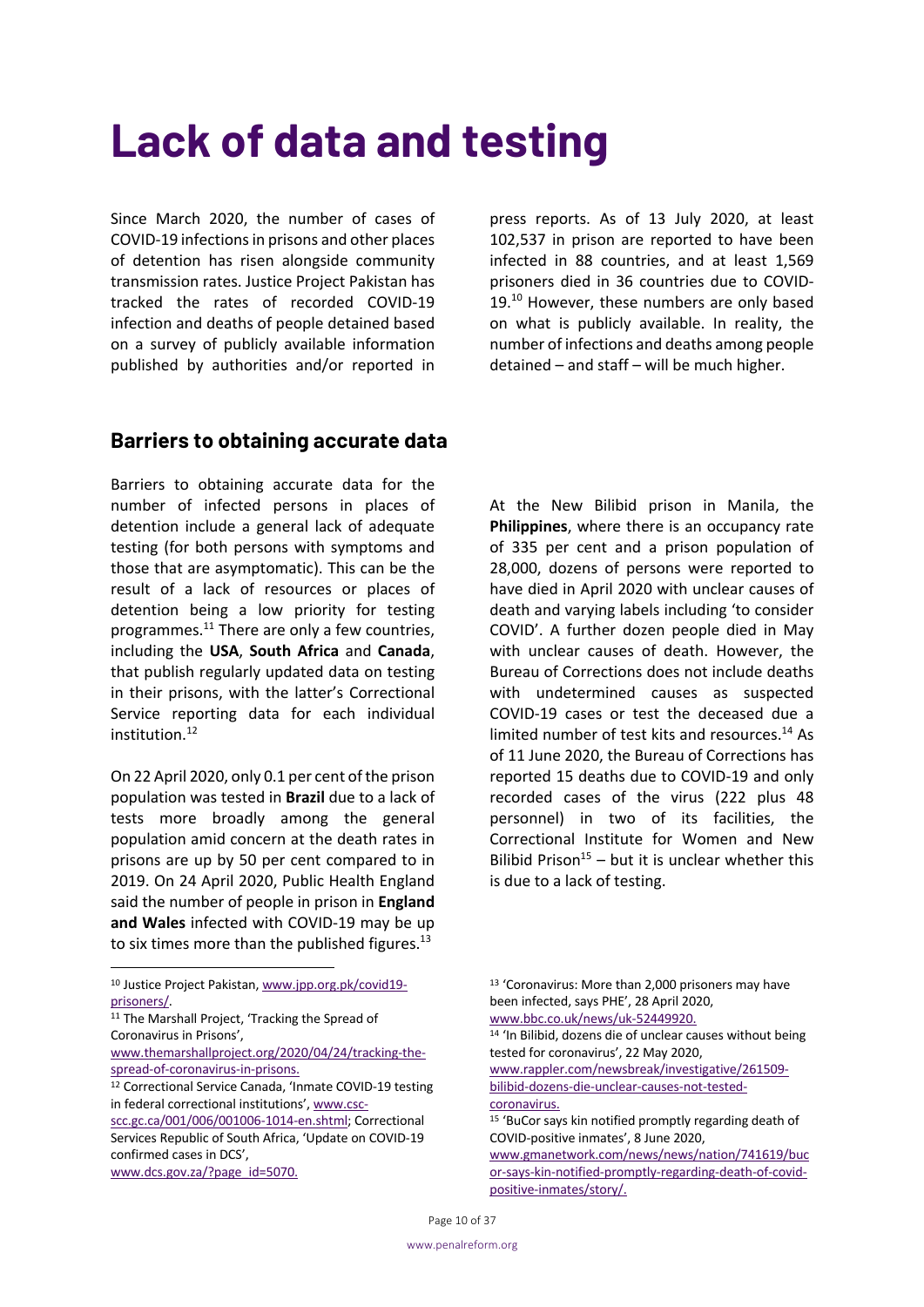A deficiency of data due to limited or no testing has been compounded by a lack of transparency on testing and infection or death rates in some countries – both for persons detained by police and in prisons. For example, on 10 May 2020, authorities in **Ghana** reported that people in prison in Accra had been tested for COVID-19 but would not comment on the results. In **Pakistan**, up-to-date numbers of people in prison who have been tested for COVID-19 in the Punjab province have been inaccessible, and the lack of transparency by the authorities makes it difficult to see what proportion of the prison population has been tested. In many countries, including **Brazil** and **Mexico**, civil society organisations have expressed doubts over the accuracy of official figures of people in prison infected with COVID-19.

In some countries data remains effectively a state secret, such as in **Cameroon** where prison authorities refuse to make transparent the numbers of infected persons in the country's prisons, but a local media outlet has reported that there are 50 people infected and 10 deaths among people in prison. In prisons in Damascus, **Syria**, it has been said that there have been hundreds of deaths from COVID-19 and nearly a thousand suspected to be infected with the virus; however, this cannot be verified.

There have also been examples of obstructing reporting of COVID-19 cases in places of detention. For example, the **Ivory Coast** penitentiary system denied reports that there were two infections at Abidjan prison, and two journalists were fined 5 million CFA francs (approximately USD \$8,500) for 'dissemination of false information' on the subject. The lawyers of a number of people detained in **Iraq** also claim that COVID-19 has infected every prison in the country, but people in prison 'were afraid to say they [were] ill as they knew they [would] be executed'.16

### **Data on populations most at-risk and prison staff**

Publicly available disaggregated data on the impact of COVID-19 among prison populations is still lacking. There is also a lack of information regarding race, age and health profiles of those who have died or have been infected. This inhibits the ability for authorities to better determine which demographics are at higher risk and compare the impact of different COVID-19 response measures across criminal justice systems. Disaggregation by ethnicity and race is particularly critical given disproportionate numbers of foreign nationals and ethnic minorities in many prison populations and the fact that COVID-19 death rates for Black and Asian people have been at least double that of White people in the **USA** and **England and Wales**. 17

Of major concern is that there is a lack of data on the impact of COVID-19 on prison, police and probation staff, a reflection of the fact that they are not considered frontline or essential workers in many countries. For instance, only seventeen states in the **USA** are releasing information on the number of staff members tested for COVID-19. Much of the data collected is a result of the employee voluntarily reporting a diagnosis, most commonly by calling in sick.<sup>18</sup>

Often, the testing of prison staff has only been considered in response to outbreaks of COVID-19 at their place of work, rather than used as a preventive measure. For example, mandatory testing of employees at the California Institution for Men in Chino was only introduced after the number of deaths of

<sup>16</sup> 'Torture dans les prisons irakiennes', 20 April 2020, www.jornaltornado.pt/torture-dans-les-prisonsirakiennes/.

<sup>17</sup> 'Disproportionate impact of COVID-19 on racial and ethnic minorities needs to be urgently addressed – Bachelet', 2 June 2020,

www.ohchr.org/EN/NewsEvents/Pages/DisplayNews.asp x?NewsID=25916&LangID=E.

<sup>18</sup> The Marshall Project, 'A State-by-State Look at Coronavirus in Prisons', www.themarshallproject.org/2020/05/01/a-state-bystate-look-at-coronavirus-in-prisons.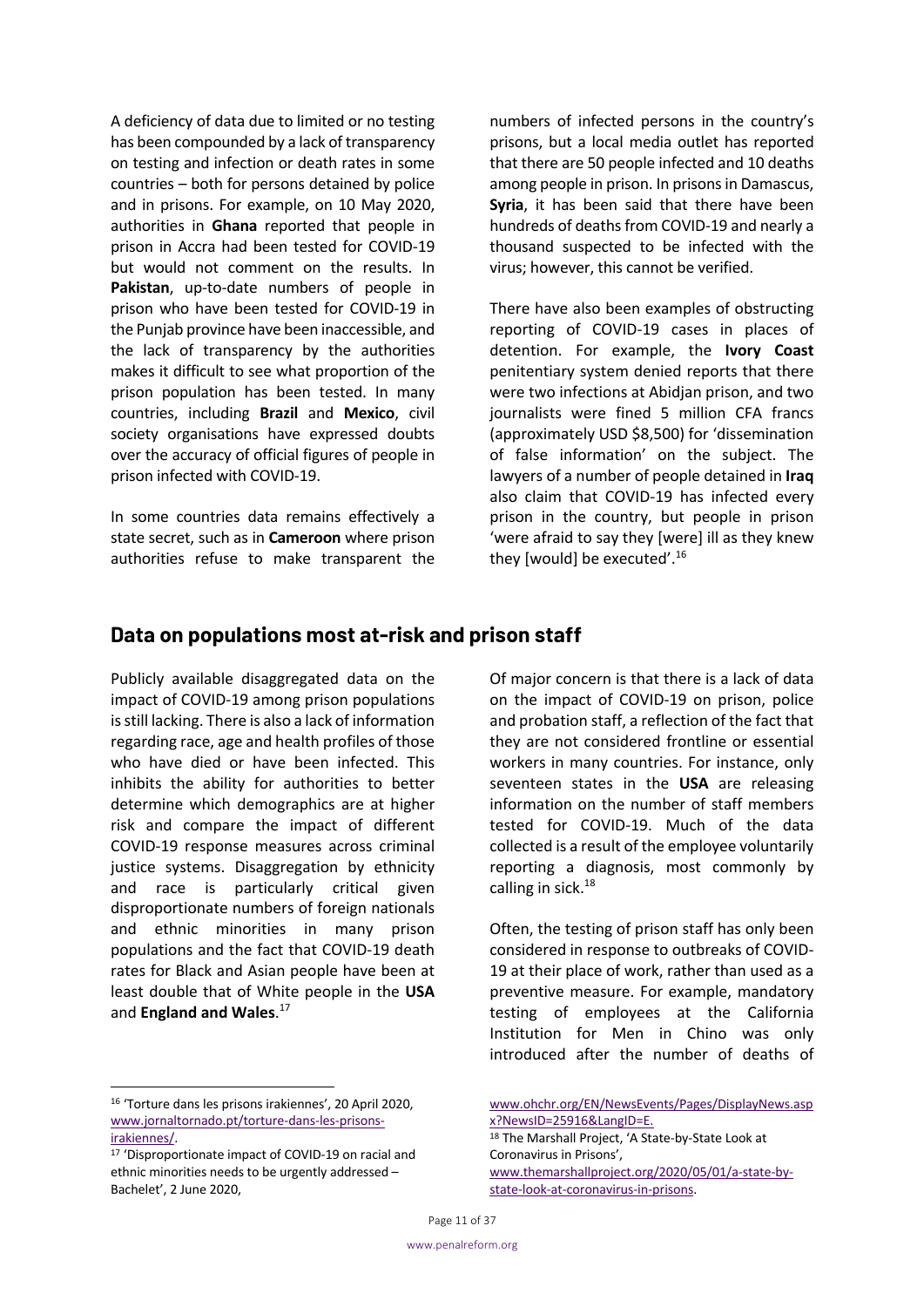people in prison from the virus rose to nine, and over 600 people detained tested positive.<sup>19</sup>

In **Georgia** medical staff in prisons are among those prioritised for regular testing. Medical staff are tested, screened and undergo temperature checks every time they enter prison facilities. Furthermore, testing was carried out upon people arrested; a person testing positive was transferred to hospitals in the community (with electronic monitoring).

Police officers, whose role and duties entail frequent (and close) contact with members of the public, are likely to have been disproportionately impacted by COVID-19. However, there is a complete lack of data available aside from country-specific reports. In **Brazil,** 43 deaths of police officers were reported as of 11 June.20 The **USA**, **UK**, **Peru**, **France** and **Italy** have also reported deaths among law enforcement.<sup>21</sup>

https://ponte.org/morte-de-policiais-por-covid-19-maisdo-que-triplica-em-um-mes-em-sp-e-rj/.

<sup>21</sup> 'False claim: No police officers in the world have died of COVID-19', 21 May 2020,

www.reuters.com/article/uk-factcheck-policeofficers/false-claim-no-police-officers-in-the-world-havedied-of-covid-19-idUSKBN22X2LT.

<sup>19</sup> 'As inmate deaths and infections rise, Chino, Avenal prisons will test all employees for coronavirus', 26 May 2020, www.latimes.com/california/story/2020-05- 26/with-nine-inmates-at-chino-prison-dead-aftergetting-covid-19-it-and-avenal-prison-require-all-stafftesting.

<sup>20</sup> 'Morte de policiais por Covid-19 mais do que triplica em um mês em SP e RJ', 13 June 2020,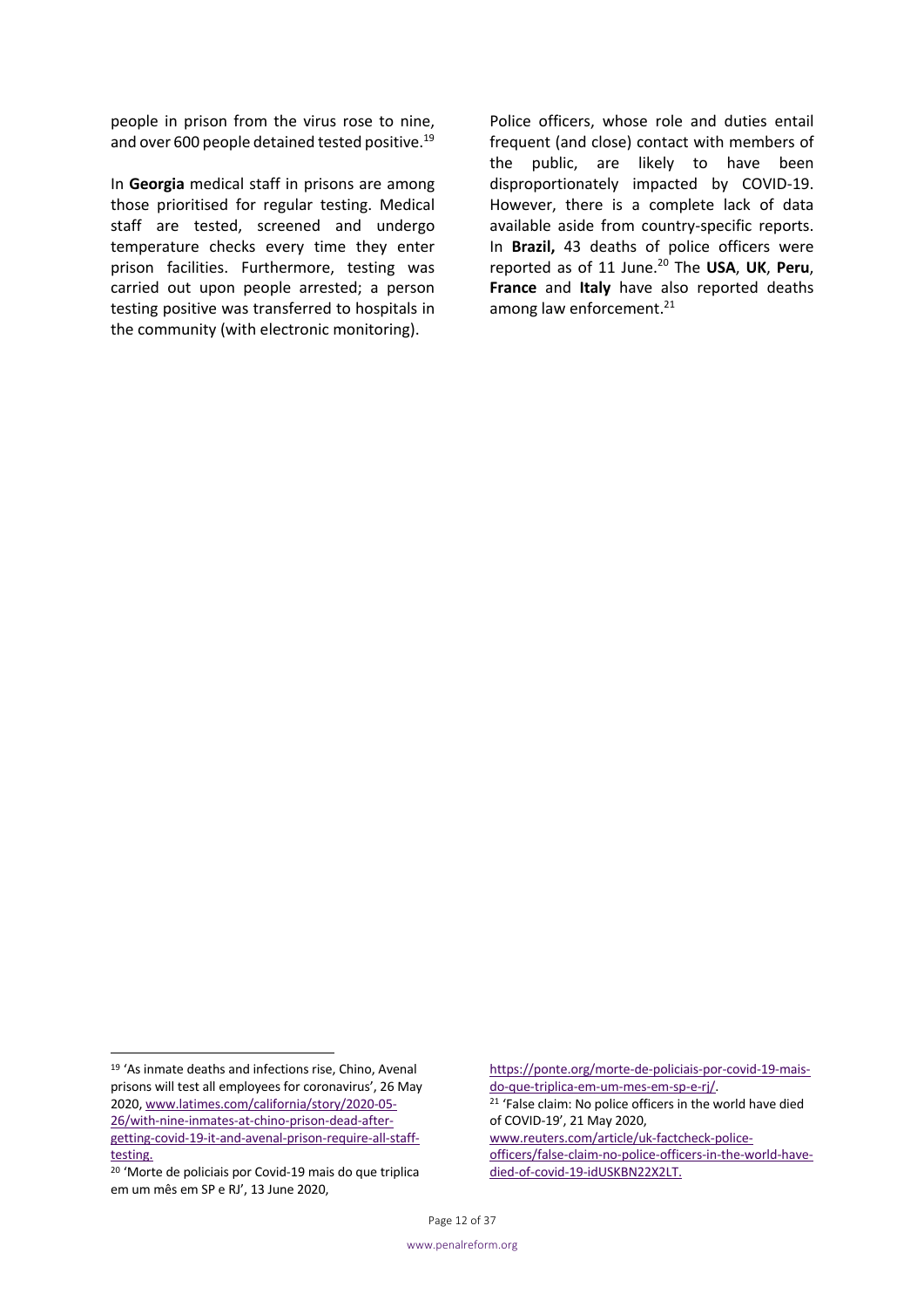### **Recommendations: Lack of data and testing in places of detention**

### Urgent response

- $\Rightarrow$  Authorities should collect data (including retrospectively) on the number of COVID-19 infections and deaths among persons arrested, detained and those under supervision in the community, as well as responses including investigation into cause of death. Such data should also be collected in relation to cases among criminal justice agents.
- $\Rightarrow$  Data should be disaggregated (including by sex, age, ethnicity and other characteristics), and made public. Parliaments and any investigative body should request such data in overseeing the governments' response to COVID-19.
- $\Rightarrow$  Data should be collected, compiled and analysed to inform policymaking and for decisions on the health and welfare of people detained and staff and law enforcement agents.
- $\Rightarrow$  All cases of death in custody should be reported and investigated by an independent body, including those where the cause is suspected or reported to be from COVID-19. Accurate and transparent record-keeping should be prioritised for any death in custody.

### Systemic reform

 $\Rightarrow$  Reliable data on numbers of infections, deaths and other factors of persons detained during the COVID-19 pandemic should be review and analysed with a view to informing policy and practice. This includes in relation to measures to reduce prison overcrowding and development or review of preparedness and emergency plans in line with good governance principles. Such results and analysis should be publicly available and transparently communicated.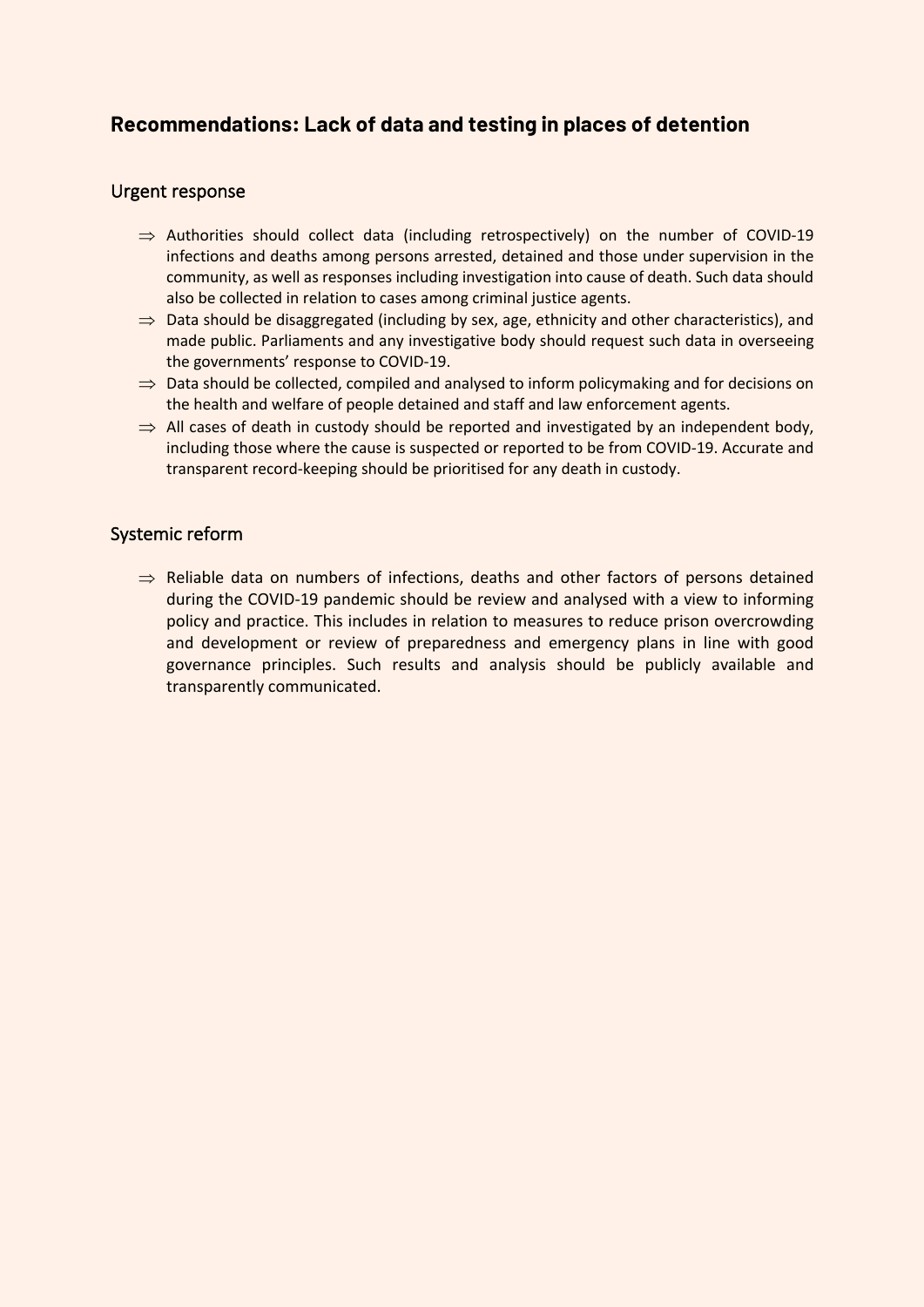### **Lockdowns, practices and impacts**

Where measures are being put in place in any detention facility – or have already been in place for weeks or months – in response to COVID-19, the type, duration and conditions of measures must be compliant with human rights law. Measures need to be legal, necessary and proportionate.

### **Medical isolation, quarantine and solitary confinement**

In many prison systems, prevention measures and responses to COVID-19 have involved some form of extreme restriction of movement within the facility – referred to as 'lockdowns', 'quarantine', 'isolation', etc.

Where there is a cell-style infrastructure, as found in most prisons across Europe, the Americas and Oceania, many systems have effectively enforced a regime of solitary confinement on almost entire prison populations. Where dormitories remain the norm, certain people have been put into 'isolation', either together, or in individual spaces. This has included those newly admitted to prison, people displaying or reporting symptoms and high-risk individuals, such as older or ill persons.

Lockdowns have meant, in many cases, that people (either alone or in small groups) face 23 hours or more in their cells a day for weeks and months, and are even denied open-air walks

www.ombudsman.parliament.nz/resources/opcat-covid-19-report-report-inspections-prisons-under-crimestorture-act-1989.

(as has been the case **Estonia**).22 In **New Zealand**, a report by the Chief Ombudsman found that while prisons did well to prevent a COVID-19 outbreak, this came at the expense of the rights of people detained. People in four prisons did not receive access to the required one hour of fresh air every day. The main reason for the lack of outdoor time was short staffing in prisons. 23

In **England and Wales,** almost everyone across 117 prisons were 'locked up' for 23 hours a day for three months or longer since March 2020, and it was reported that 15-18-year-olds in one facility receive only 40 minutes a day out-of $cell.<sup>24</sup>$ 

In the **USA**, at least 300,000 people in prisons have reportedly been placed in lockdown since the beginning of the pandemic – an increase of close to 500 percent over previous levels.<sup>25</sup> Without access to common areas, people cannot make phone calls, take daily showers, collect mail or meals, or hear what is happening

www.justiceinspectorates.gov.uk/hmiprisons/wpcontent/uploads/sites/4/2020/06/Long-term-and-highsecurity-web-SSV-2020.pdf.

static1.squarespace.com/static/5a9446a89d5abbfa6701 3da7/t/5ee7c4f1860e0d57d0ce8195/1592247570889/Ju ne2020Report.pdf.

<sup>22</sup> European Parliament, 'Coronavirus and prisons in the EU, Member-State measures to reduce spread of the virus', June 2020,

www.europarl.europa.eu/RegData/etudes/BRIE/2020/6

<sup>51976/</sup>EPRS\_BRI(2020)651976\_EN.pdf.<br><sup>23</sup> Office of the Ombudsman, 'OPCAT COVID-19 report: Report on inspections of prisons under the Crimes of Torture Act 1989', 22 June 2020,

<sup>24</sup> Her Majesty's Chief Inspector of Prisons, 'Report on short scrutiny visits to long-term and high security prisons', 26 May 2020

<sup>25</sup> Unlock the Box, 'Solitary confinement is never the answer', June 2020,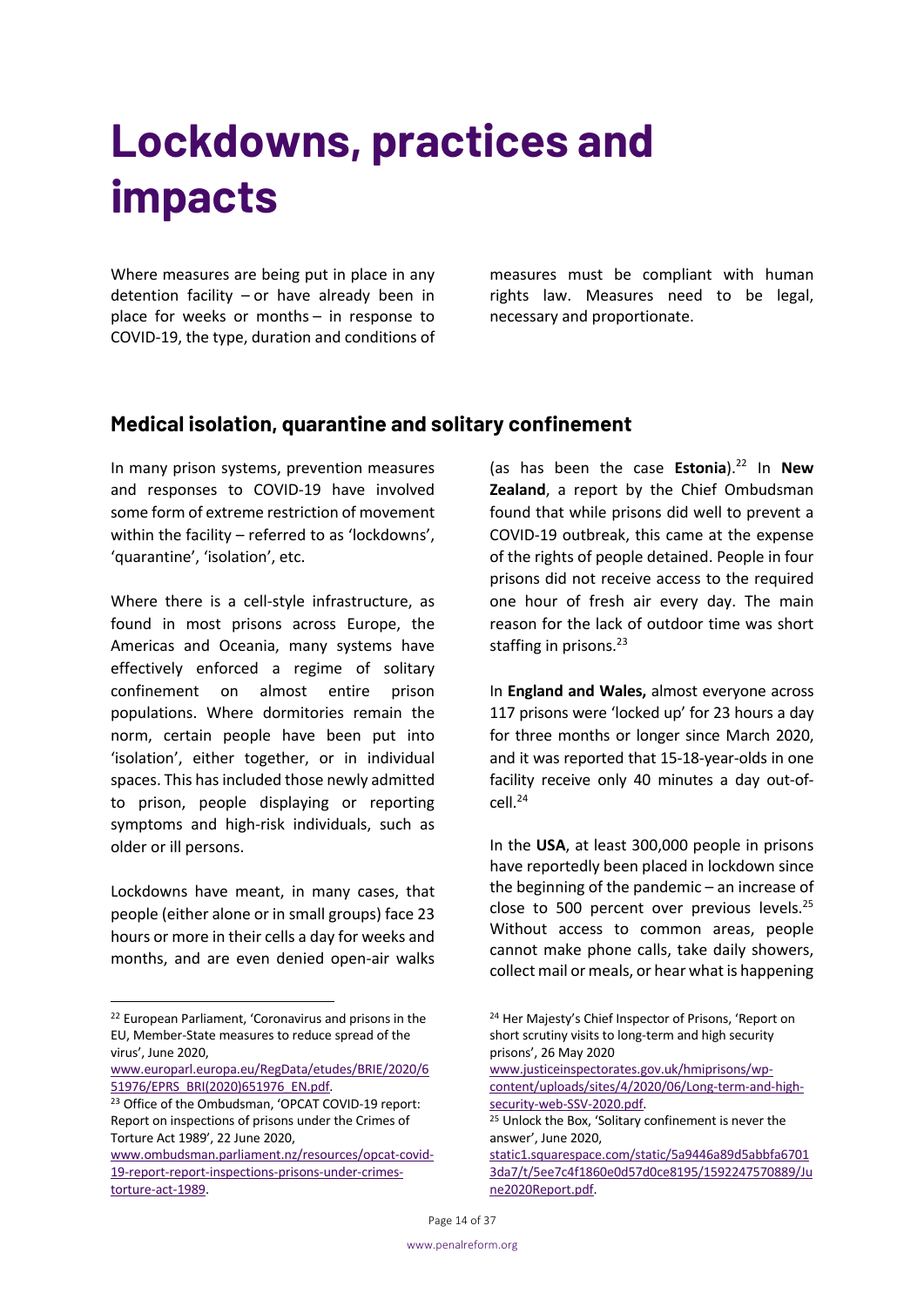in the outside world, leading to increased anxiety and harms to mental wellbeing.<sup>26</sup>

Many lockdowns, quarantines or isolation practices in effect constitute solitary confinement which is defined the UN Nelson Mandela Rules as: 'the confinement of prisoners for 22 hours or more a day without meaningful human contact.' The Rules stipulate that it can be imposed 'only in exceptional cases as a last resort, for as short a time as possible'.

The rules define 'prolonged solitary confinement to such a regime in excess of 15 consecutive days' – a threshold that many of these regimes under COVID-19 measures meet. Prolonged solitary confinement, which amounts to torture or other ill-treatment, is prohibited in Rule 43 of the Nelson Mandela Rules. It is important to note that this applies regardless of the grounds for the *de facto* or explicit use of solitary confinement. Prolonged solitary confinement is prohibited regardless of whether it is imposed in the course of a disciplinary procedure, in the name of safety, security and order in the prison, or health grounds.

There is solid evidence that solitary confinement impacts both the mental and physical health of people subjected to it in the short- and long-term, with the effects increasing the longer it lasts. $27$  Common psychological symptoms related to solitary confinement include depression, anxiety, difficulty concentrating, substance abuse and dependence, cognitive disturbances, perceptual distortions, paranoia, psychosis and

www.themarshallproject.org/2020/04/15/whathappens-when-more-than-300-000-prisoners-arelocked-down.

Post Traumatic Stress Disorder,<sup>28</sup> as well as irrational anger and confused thought processes.29 It is an established risk factor for suicide and self-harm in prisons. It is for this reason that the Nelson Mandela Rules prohibit the imposition of solitary confinement on persons 'with mental or physical disabilities when their conditions would be exacerbated by such measures.' Other standards prohibit its use for children, pregnant women, women with infants or breastfeeding mothers.

The Nelson Mandela Rules (Rule 38(2)) are explicit in requiring authorities to take 'necessary measures to alleviate the potential detrimental effects' of separation and confinement 'on them and on their community following their release from prison.' Following three or more months in lockdowns, many persons detained are expected to have longterm and significant negative mental impacts and will require support.

From a health perspective, it is important to note that enclosed spaces are conducive to the spread of respiratory viruses. For this reason, adequate air flow and exchange are among the environmental and engineering controls recommended to reduce the spread of pathogens and contamination in prisons, along with adequate space between people and routine disinfection of the environment, and people in prison should have at least one hour of access to open air per day.<sup>30</sup> Furthermore, while in lockdown, health problems of people in prison may be worsened by the lack of fresh air and natural light. $31$ 

<sup>30</sup> WHO Regional Office for Europe, 'Preparedness, prevention and control of COVID-19 in prisons and other places of detention: Interim guidance', 15 March 2020, www.euro.who.int/\_\_data/assets/pdf\_file/0019/434026 /Preparedness-prevention-and-control-of-COVID-19-inprisons.pdf.

<sup>26</sup> 'What Happens When More Than 300,000 Prisoners Are Locked Down?', 15 April 2020,

<sup>27</sup> World Medical Association, 'Statement on Solitary Confinement', revised October 2019.

<sup>28</sup> Danish Institute against Torture – DIGNITY, Fact Sheet Collection, Health #6 Solitary Confinement, www.dignity.dk/wp-content/uploads/fact-sheet-6 solitary-confinement-1.pdf.

<sup>29</sup> Sharon Shalev, 'A sourcebook on solitary confinement', 2008.

<sup>31</sup> WHO Regional Office for Europe, 'Status report on prison health in the WHO European Region', 2019, apps.who.int/iris/bitstream/handle/10665/329943/9789 289054584-eng.pdf.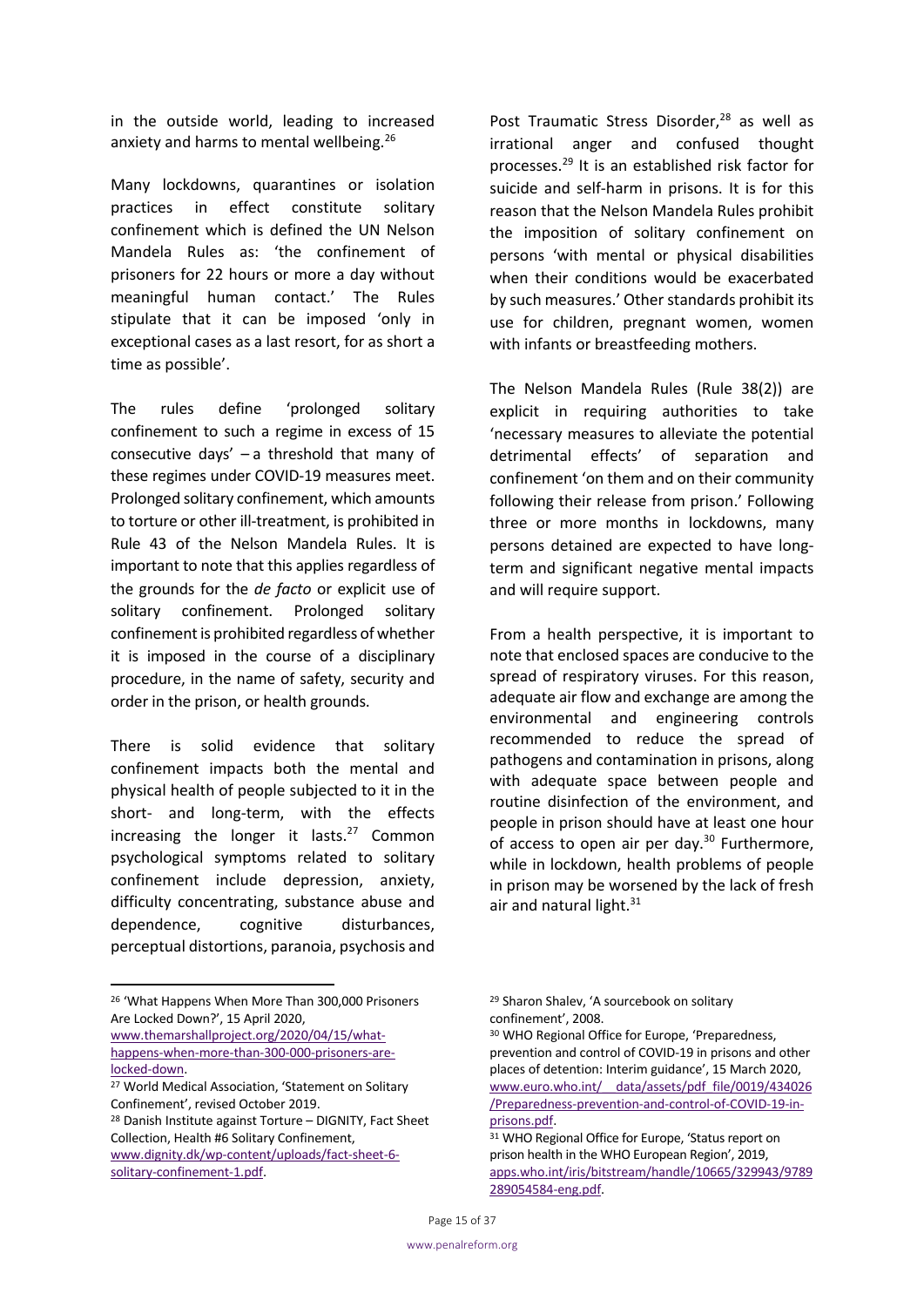In the recently revised European Prison Rules, the Council of Europe clearly set out that all persons who are separated 'shall be offered at least two hours of meaningful human contact a day'.32 Any other regime of separation would qualify as 'solitary confinement' as defined in the UN Nelson Mandela Rules.<sup>33</sup>

Medical isolation may legitimately involve separation of a person from the rest of the prison population if they show signs of, or test positive for, COVID-19 (to prevent further transmission). However, there are high risks involved with medical isolation. Many prison staff 'lack guidance on how to humanely and effectively separate sick or contagious individuals from the general population', and often the only areas where medical isolation is possible are in cells or areas which are used for solitary confinement.<sup>34</sup>

Where persons are separated from the general prison population (typically due to detected or reported symptoms) their placement in a cell that is used or constitutes the same conditions as in solitary confinement is typically seen as a punishment measure, regardless of whether it is based on health grounds. This has a negative consequence on mental health and, correspondingly, safety, maintaining order and the rehabilitation process. It also discourages reporting of symptoms.

Given the dire shortages of healthcare staff in many prison systems, decisions around medical isolation are often being made solely by prison administrations without medical guidance, leading to risks of abuse, corruption and arbitrary decision making. Decisions around, and implementation of medical isolation, must be overseen by healthcare staff, and strict guidance on medical isolation must be in place and enforced. The regime for someone in medical isolation must be the least restrictive possible and involve out-of-cell time, access to phone calls and reading materials, etc.<sup>35</sup>

Lockdowns have also affected the working conditions of prison staff. For instance, in **Georgia,** prison staff have been required to stay on the premises for lengthy periods as part of measures to prevent community to prison transmission of COVID-19.

<sup>32</sup> European Prison Rules, revised 2020, Rule 53A. <sup>33</sup> Expert blog for PRI by Professor Dirk van Dyl Smit, 10 July 2020, www.penalreform.org/blog/separation-andsolitary-confinement-in-the-revised-2020/. 34 'The Ethical Use of Medical Isolation – Not Solitary

Confinement – to Reduce COVID-19 Transmission in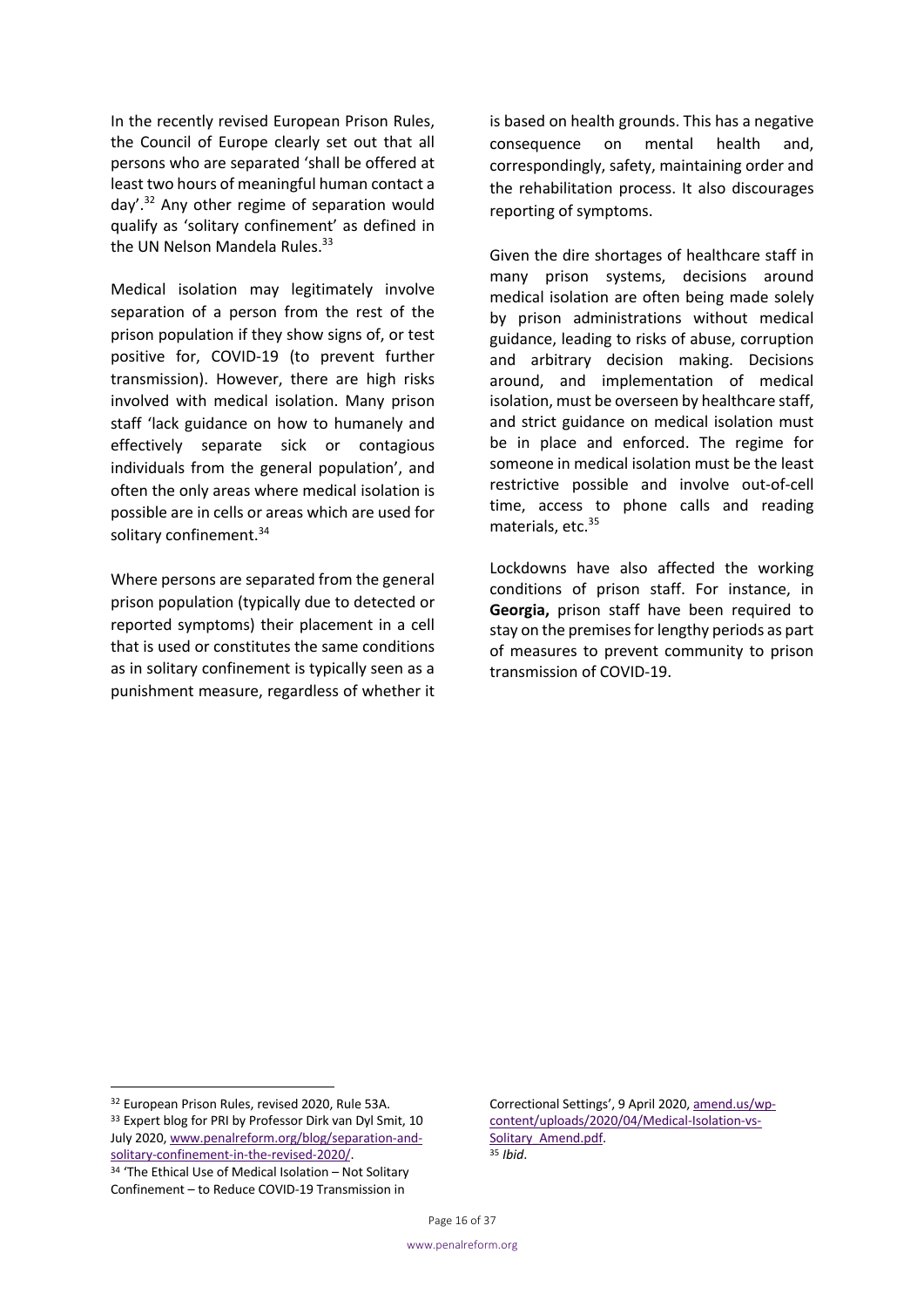### **Restrictions on contact with the outside world**

Authorities in many, if not the majority, of prison systems globally have implemented restrictions or bans on visitors and external personnel, as well as movement within facilities. The lack of visits during the coronavirus pandemic is of significant concern for several reasons: contact contributes positively to the mental wellbeing of people detained (and their families, especially children); they assist with the rehabilitation and reintegration process; in many settings, visitors bring essential items such as medicine and food; and visits can act as a significant motivator for good behaviour while detained.

Contact with the outside world also contributes to the reduction of violence and prevention of ill-treatment by authorities – 'as with any crime, torture is a crime of opportunity. Denial of a detained persons' communication rights increases the perpetrator's opportunity.'36 Where legal representatives cannot visit their clients, issues arise with the ability for people detained to challenge their detention, obtain an earlier release date, among many others.

Various measures have been put in place to facilitate alternative means of contact. In **Italy**, 3,200 smart phones were distributed. In **Kazakhstan,** video calls have been introduced to supplement phone calls, and the Prison Service has set up a call centre where relatives, lawyers and monitoring representatives can contact people in detention, and the Prison Service has also held online livestreams to keep relatives informed about the situation in prisons and the response to the pandemic. Some promising examples where people detained have being able to exercise their right to meet legal representatives (who are subject to protective measures) have been seen in **Algeria** and **Burkina Faso**. In **Nigeria**, access to phones to contact legal representatives is free and inperson visitation is allowed if necessary.

Some countries have now started to implement measures to facilitate physical visits in prisons, including in **Thailand** and **Paraguay**. Most systems involve some form of health check before visitors are allowed entry, either measuring visitors' temperatures (such as in parts of **Spain, Czech Republic, Georgia, Hungary, Ireland** and **Poland**) or requiring visitorsto fill out a form or questionnaire about their health or provide health declarations, like in **Georgia, Romania** and **France**. Changes have also been made to meeting rooms to allow more space between people, and visits have been organised outdoors in **Slovenia** and **Croatia.** Hygiene procedures are also in place in most countries to address handwashing, the use of protective equipment and food consumption. As these measures require more staff time and physical space, there are usually limits to the number and duration of visits, with most giving priority to direct family members and extending more visits to those with children.<sup>37</sup>

In some places, alternative contact has been more difficult to access. In **England and Wales**, the Prison Inspector found that some women in prison had not seen their children for two months due to slow implementation of a video calling system.38 In **Pakistan**, legal visits can be conducted over the phone, and video conferencing has been implemented in **Kenya**, but both charge a fee which restricts access for many people. In the **USA**, federal prisons suspended legal visits for 30 days (although requests could be made for confidential calls or an exemption for an in-person visit involving the same screening as prison staff).<sup>39</sup>

<sup>36</sup> Danish Institute against Torture – DIGNITY, Fact Sheet Collection, Legal No 10 – Prisoner Contact Rights, www.dignity.dk/wp-content/uploads/legal-fact-sheetno-10-ny.pdf.<br><sup>37</sup> EuroPris, 'Prison visits: COVID-19 pandemic fact sheet',

updated 29 May 2020, www.europris.org/wpcontent/uploads/2020/05/Factsheet-prison-visits-Mayfinal.pdf.

<sup>38</sup> HM Chief Inspector of Prisons, 'Report on short scrutiny visits to prisons holding women', 19 May 2020, www.justiceinspectorates.gov.uk/hmiprisons/inspection s/womens-prisons-short-scrutiny-visit/.

<sup>39</sup> 'Federal Bureau of Prisons COVID-19 Action Plan', 13 March 2020, www.bop.gov/resources/news/20200313\_covid-19.jsp.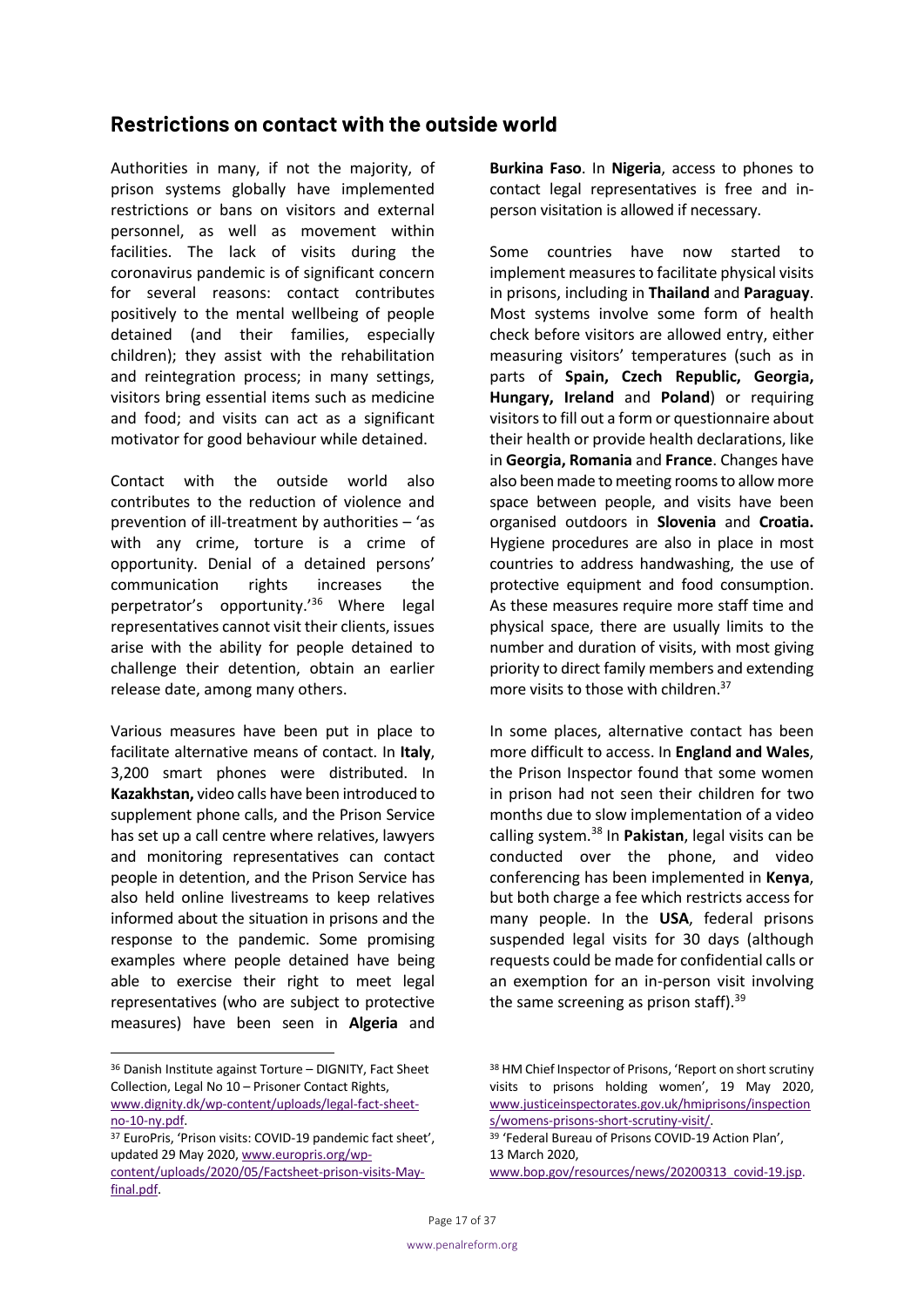Support and rehabilitation programmes, including mental health services, have also been affected by prison lockdowns as in many countries these are provided by communitybased organisations or external practitioners. Rehabilitation programmes have been affected in **Kenya** as service providers are not allowed to enter prisons, and they were suspended in **Brazil** and for women in prison in **Nigeria**. In **Colombia**, visits from psychologists and social workers have been prohibited, and limited phone lines and costs make communication challenging.

In some countries, rehabilitation programmes were reported to have continued, like in **Pakistan** (although those in quarantine are not allowed to participate) and **Thailand**, but more screenings and reporting requirements are a condition.

### **Inspections and monitoring of prisons**

Inspections and visits from monitoring bodies are critical in ensuring scrutiny so that human rights violations are prevented, and where they do occur, authorities can be held accountable. During the pandemic, independent oversight is more important than ever to ensure protective measures are in place for staff and those detained, and to ensure restrictions in place are proportionate to the health risks and balanced against the negative impact on the human rights of people in detention.

Following calls by international actors, including PRI, for monitoring bodies to continue to have access to places of detention, albeit with prevention measures in place, various approaches have been adopted.

Faced with a lack of protective equipment and high levels of overcrowding, most National Preventive Mechanisms (NPMs) and other external oversight bodies, including Ombud offices, have suspended or postponed visits to prisons based on the 'do no harm' principle and have sought alternative ways to implement their monitoring mandate. In **Portugal**, the NPM can receive complaints, and in **Paraguay**, a direct phone line for complaints was established. Some also monitor social media to gather information on specific conditions in prisons or communicate with released detainees to check the most recent information. In some cases, the use of technologies has been maximised, such as video conference calls, including with authorities, access to video footage of police detention in the **UK**, and remote access to specific files and registers in **Australia**, where they are also considering conducting 'virtual' visits to prisons.40 In the **Philippines**, the Commission on Human Rights, acting as Interim NPM, has conducted webinars with people in detention and prison authorities.<sup>41</sup>

NPMs in **Italy**, **Chile** and elsewhere have continued visiting prisons. In **Armenia**, the NPM has been receiving information and calls from people deprived of liberty, their relatives, advocates and prison staff, and has conducted *ad hoc* visits to prisons to observe preventive measures and follow up on issues raised in complaints. In **Georgia**, only visits to interview individuals are conducted, with regular visits postponed and replaced with distance monitoring. In a two-month period, the NPM met with more than 100 people in prison using existing glass barriers in visiting rooms and

<sup>40</sup> International Corrections and Prisons Association, 'Adapting to COVID-19: Prison Oversight and Monitoring During a Pandemic', 20 April 2020, icpa.org/wpcontent/uploads/2020/04/Expert-Network-Newsletter-Special-Issue-5-1.pdf.

<sup>41</sup> 'The Philippines National Preventive Mechanism: Monitoring in times of COVID-19', 16 June 2020, www.facebook.com/apt.geneva/videos/the-philippinesnational-preventive-mechanism-monitoring-in-times-ofcovid-19/3249183051792480/.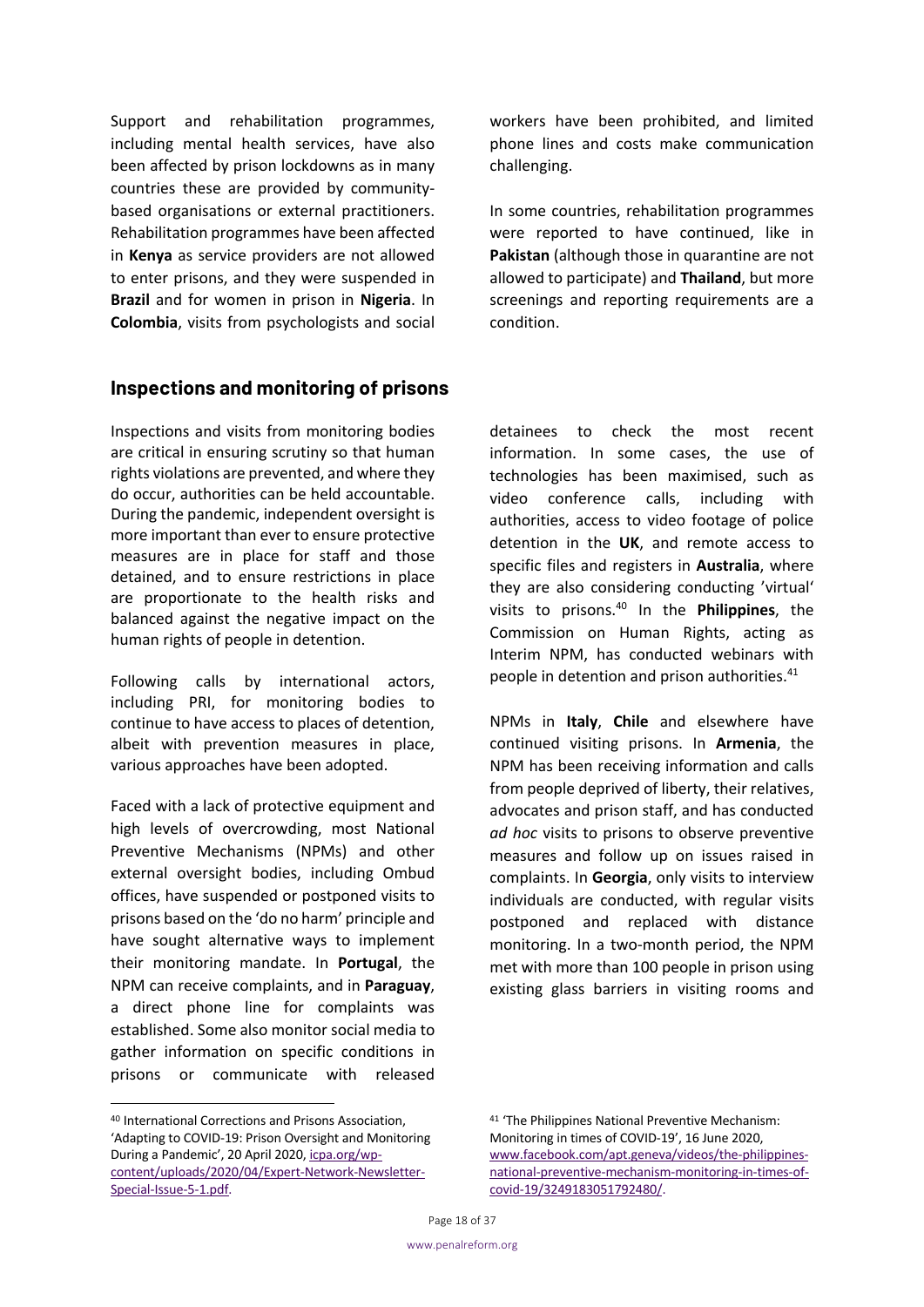other protective measures.42 In **Kenya**, independent monitoring authorities are reportedly still allowed to enter prisons, while prisons in the north of **Sierra Leone** remain open to external visitors, so civil society organisations can carry out monitoring. **Kazakhstan** has also not suspended visits made by monitoring bodies, who have supplemented their visits with increased use of online meetings with people in detention for consultations and follow-up discussions after monitoring visits, if requested. NPM monitors are tested for COVID-19 before regular visits free of charge, while other visitors are obliged to pay for tests.

In the **UK**, full inspections have been suspended and replaced with a new system of short scrutiny visits whereby a group of similar establishments (such as immigration removal centres or female prisons) are visited and reported on together in order to give a snapshot of how they are responding to the pandemic and to share any positive practices found.43 In **Kyrgyzstan**, visits by monitoring organisations can only be carried out on a limited basis and require special permits which have recently been granted to facilities in two regions but denied in two others. In **Venezuela**, independent monitoring of prisons by external bodies has been overwhelmingly limited, with the Red Cross granted access to only two men's prisons on two occasions.

<sup>42</sup> Expert blog for PRI by Giorgi Burjanadze, Deputy Ombudsperson in Georgia and member of the NPM, 1 June 2020, www.penalreform.org/blog/protectinghuman-rights-in-covid-19-detention-monitoring/.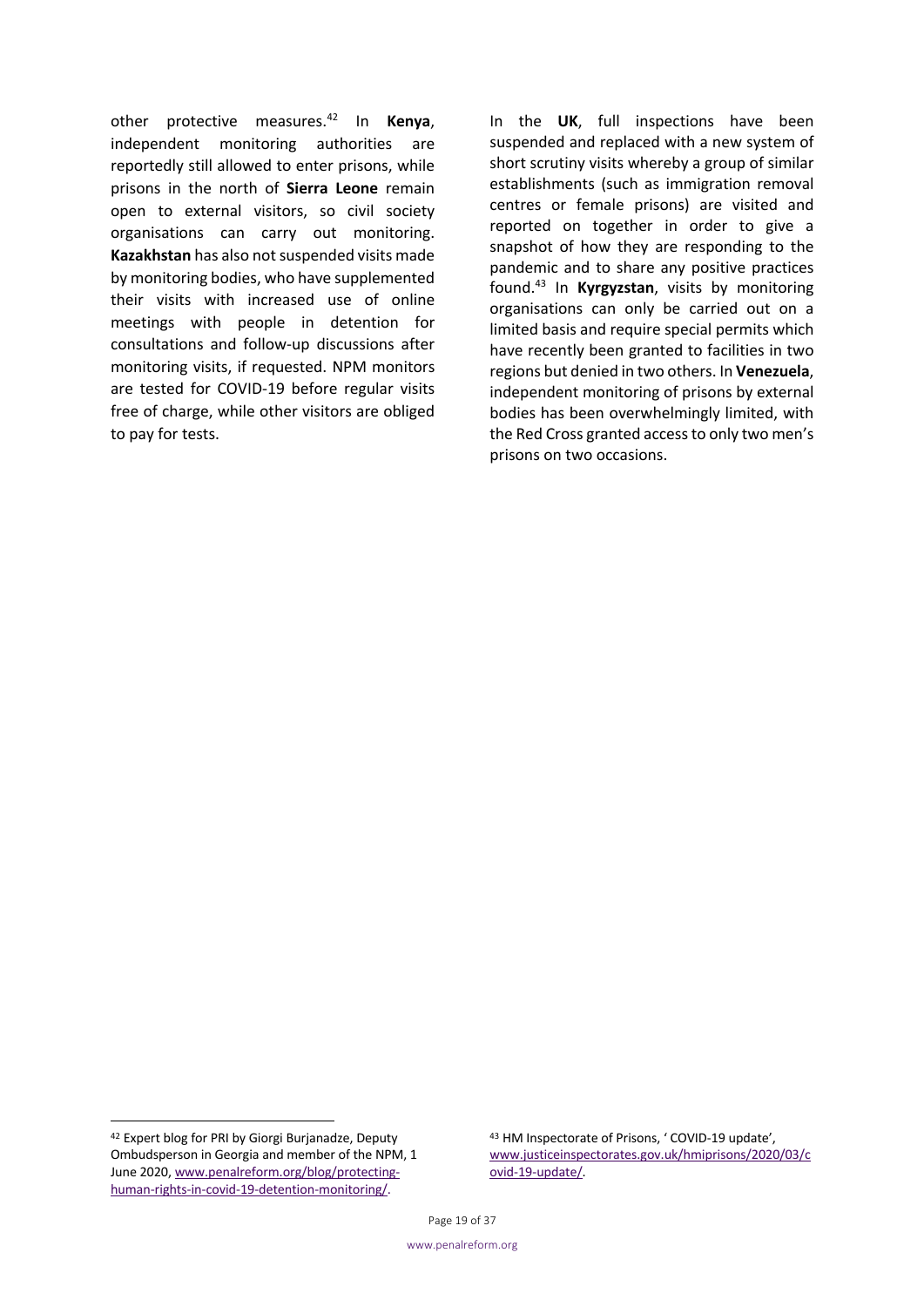### **Recommendations: Lockdowns, practices and impacts**

### Urgent response

- $\Rightarrow$  Any form of lockdown, isolation or quarantine should only be imposed as a last resort and based on independent medical assessments. Their imposition should be assessed against the real and legitimate risks vis-à-vis COVID-19. Alternative means of preventing infections should be put in place first, including lowering prison populations, less restrictive adjustments to the prison regime, the provision of equipment, testing and healthcare, education of people detained and staff training.
- $\Rightarrow$  Any form of lockdown, isolation or quarantine must adhere to international human rights standards and measures are to be put in place to mitigate negative impacts. Any such restriction should be imposed for the shortest time possible and be reviewed regularly by healthcare staff against evidence-based clinical COVID-19 guidelines.
- $\Rightarrow$  Any COVID-19 related measure imposed (and the reasons for doing so) should be communicated in a transparent and clear manner to those affected, including families and other contacts of persons detained.
- $\Rightarrow$  Any lockdown or form of separation must not constitute prolonged solitary confinement as defined and regulated by the UN Nelson Mandela Rules. Any decision to isolate someone based on medical grounds must adhere to medical ethics, the UN Nelson Mandela Rules and other international standards, and specifically adhere to the principles of legality, necessity and proportionality. Any separation, isolation or quarantine should be (i) used only as necessary based on medical grounds, (ii) imposed with conditions that are as close as possible to the regular regime and (iii) clearly distinct from those found in solitary confinement. An infected person must be housed in an appropriate medical facility; confinement in an individual cell is not appropriate healthcare.
- $\Rightarrow$  Proactive measures should be taken to mitigate and alleviate negative impacts of lockdowns or separation of certain persons due to health grounds, including daily access to mental healthcare staff and the facilitation of meaningful human contact (for two hours minimum a day) in a way which can be safely managed. Persons separated should have free access to communicating with their families, TV, reading material, etc.
- $\Rightarrow$  Where restrictions on contact with the outside world are in place, these should be time-limited and reviewed regularly. Measures to resume or increase in-person visits should be prioritised. Where visits remain restricted, they should be replaced with alternative forms of contact, free and with the same level of privacy, including video calling.
- $\Rightarrow$  Access to legal representatives for persons detained must be guaranteed, if not in-person, through other means with no restrictions and with the required level of privacy to meet the principle of attorney-client privilege (confidentiality).
- $\Rightarrow$  Monitoring bodies should be given full and unimpeded access to places of detention, including people in isolation, with preventive measures in place to ensure the 'do no harm' principle is upheld. Monitors should be supported and facilitated so they can resume or continue their work, including through provision of required protective equipment.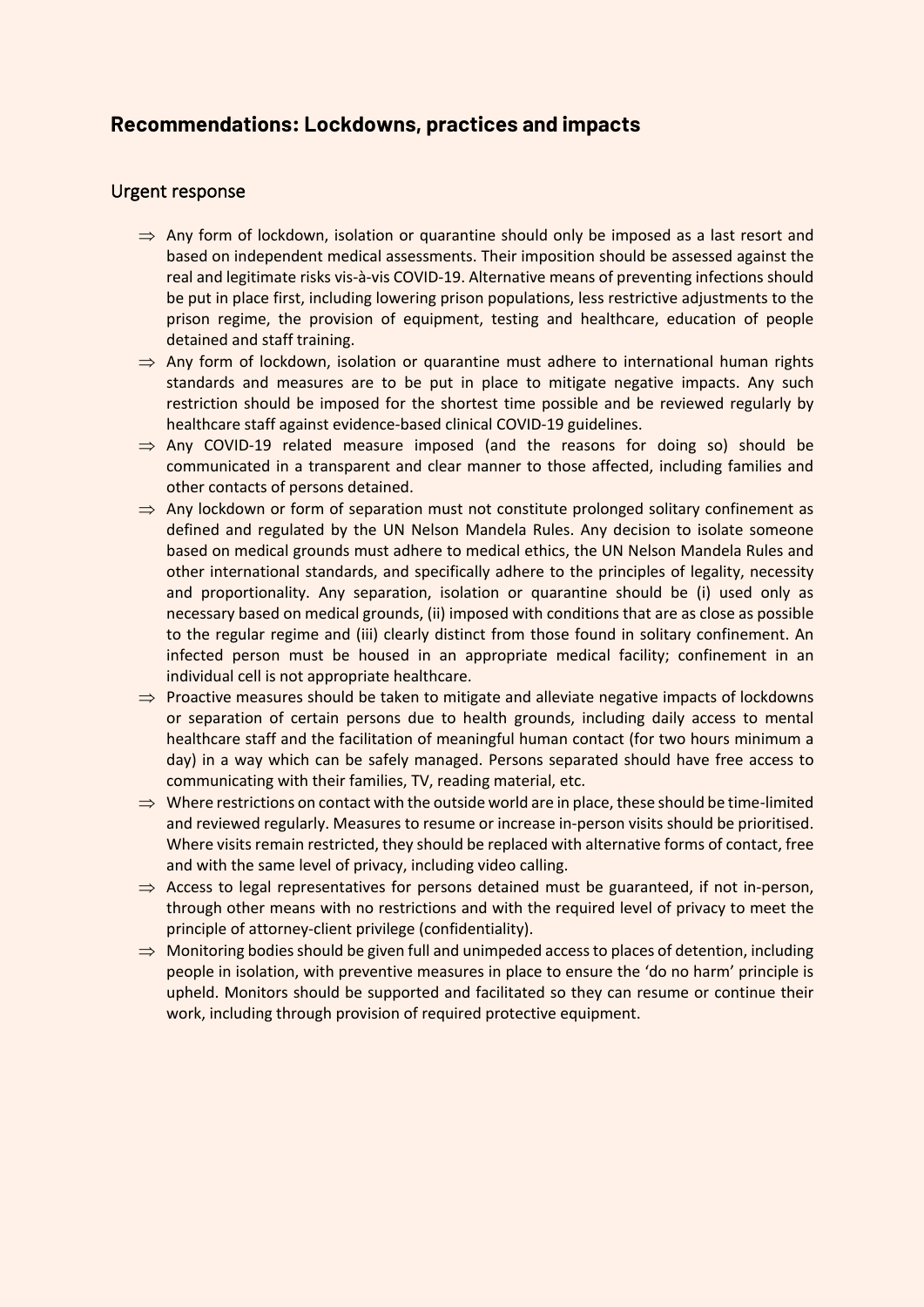#### Systemic reform

- $\Rightarrow$  Prison authorities should aspire to prevent or eliminate the use of isolation or solitary confinement. Any policies and practices of solitary confinement should be reviewed and reformed in light of the UN Nelson Mandela Rules and UN Bangkok Rules, taking account of the prohibition of torture and ill-treatment. Crisis preparedness and response plans should regulate the use of such practices (lockdowns, quarantines, isolation etc.) and be based on international standards.
- $\Rightarrow$  The expansion of alternative and electronic forms of contact with the outside world should be retained longer-term as a complimentary way of facilitating visits and maintaining connections with the community but should not replace in-person visits.
- $\Rightarrow$  Visits should be promoted and facilitated as frequently as possible, particularly for caregivers with children.
- $\Rightarrow$  Access to legal representatives should be guaranteed, and facilitated, by prison administrations and staff. Barriers to legal representation must be addressed.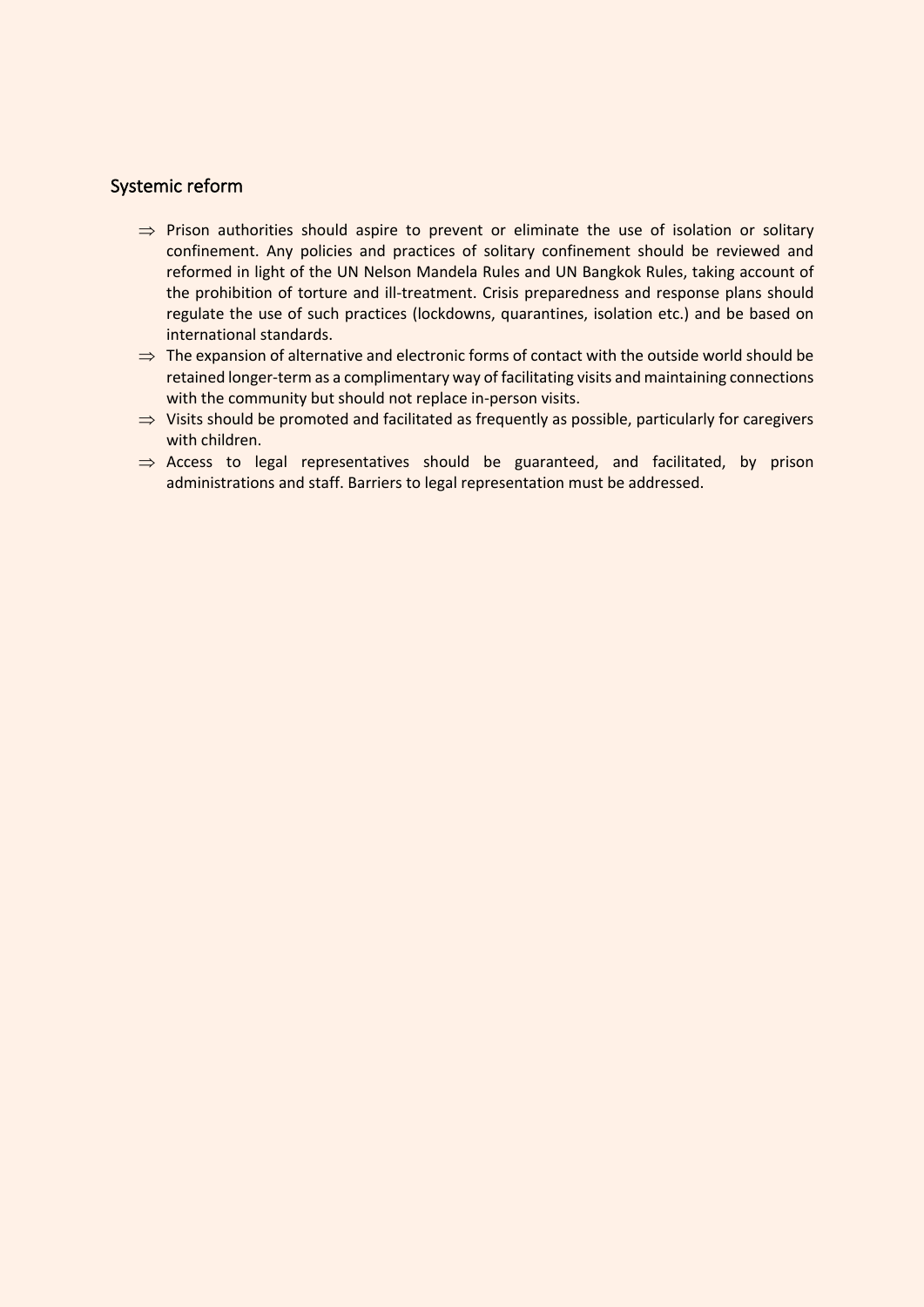

Penal Reform International in Jordan, providing female prisons with personal protective equipment, hygiene, and sanitising products.

Pictured (middle): Taghreed Jaber, PRI Regional Director for the Middle East and North Africa, April 2020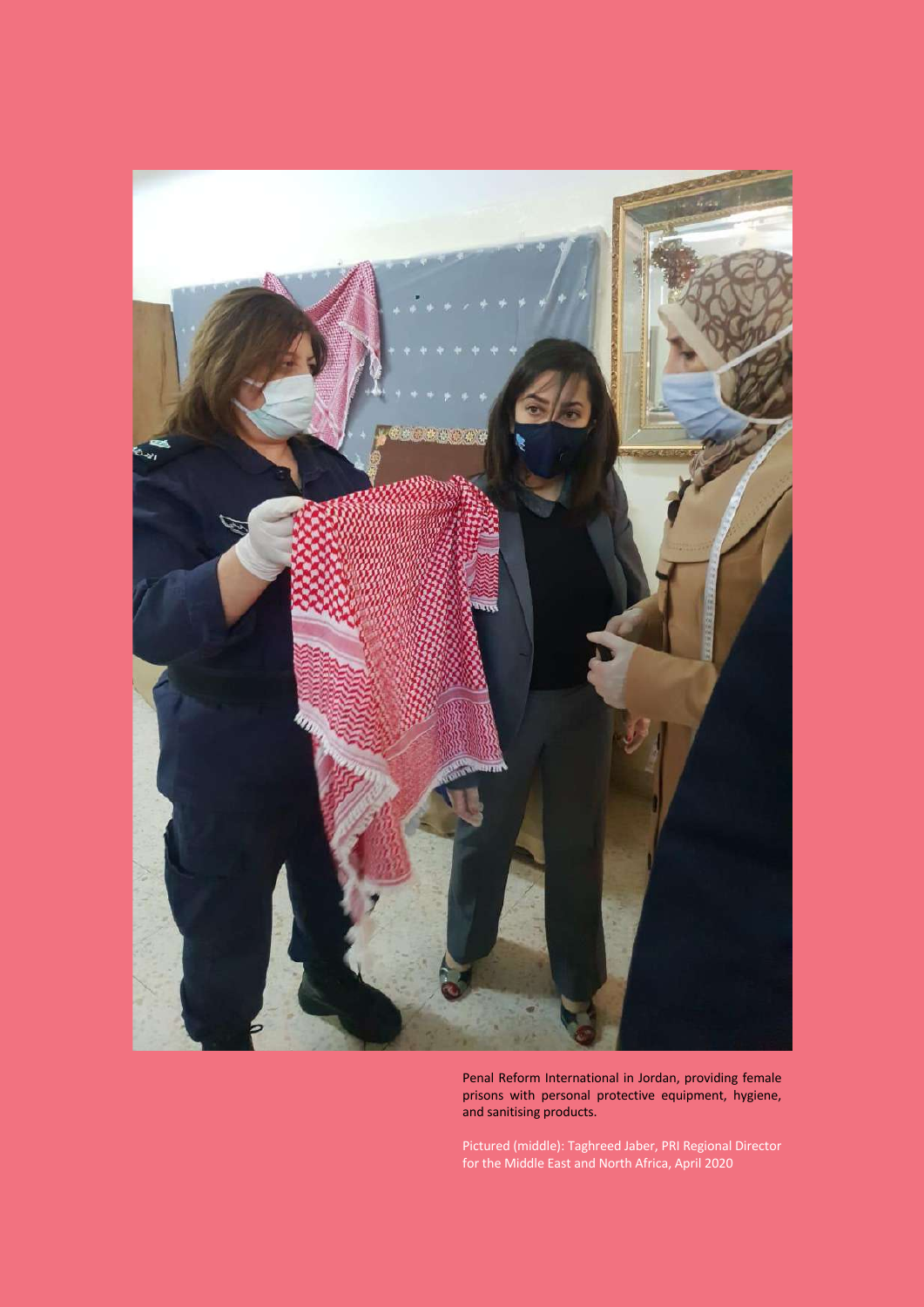### **Women in prison and COVID-19 responses**

Analysis has shown that where governments have taken action to prevent or address COVID-19 in prisons, they seem to have men in mind, mostly overlooking the different and unique impacts they may have on women (and their children).44 The failures to incorporate a women-specific approach to protect and mitigate the impacts of COVID-19 on women in prison (including the absence of disaggregated data, unique mental health and other needs, etc.) is real evidence of the discriminatory impact of correctional policies and practices on justice-involved women.<sup>45</sup>

The impacts are wide-ranging and significant. Women in prison have complex health needs with disproportionate rates of underlying health conditions compared to women in the community, putting them at great risk of contracting COVID-19, exacerbated by a lack of women-specific healthcare while detained.

Coronavirus-related restrictions in places of detention have in many instances brought greater hardship or different impacts for women compared to men. Visiting limitations have meant women have gone without sanitary pads and other essential items during lockdowns, as these are often provided by external support networks, charities, families etc. who were not able to visit. The social stigma and discrimination against women in prison, which is disproportionately higher than for men in prison, has meant that suspension of visits has cut off financial support, as well as vital emotional support. The Prison Inspector in **England and Wales** reported that the rate of self-harm among women in prison has increased during the pandemic.<sup>46</sup>

In women's facilities a greater threat of sexual violence during the pandemic is exacerbated by decreased security and lower levels of staff. Some countries' release mechanisms made provisions for pregnant or breastfeeding women or those with children living in prison with them, like in **Mexico.** However, beyond this limited segment, many countries have failed to include women adequately in release schemes. Only 20 per cent of the countries where decongestion measures have been put in place explicitly included women. $47$  This is despite a significant proportion of female prison populations comprising non-violent, first-time offenders – including low-level drug or poverty-related crimes, bringing little danger to society and low risks of recidivism.<sup>48</sup>

People in prison for drug-related offences are disqualified from release mechanisms in 28 countries. Such exclusions typically impact women disproportionately. For instance, in **Colombia,** 45 per cent of women in prison were excluded from releases as they are charged with or convicted of drug-related offences (compared to 12 per cent of men).

detention-a-gender-specific/.

www.justiceinspectorates.gov.uk/hmiprisons/inspection s/womens-prisons-short-scrutiny-visit/.

<sup>47</sup> Harm Reduction International, 'COVID-19, Prisons and Drug Policy: Global Scan March-June 2020'. <sup>48</sup> See, for instance, 'Who are women prisoners?', www.penalreform.org/issues/women/work/research/.

<sup>44</sup> Expert blog by Olivia Rope, PRI's Director of Policy and International Advocacy, 4 June 2020, www.penalreform.org/blog/coronavirus-and-women-in-

<sup>45</sup> *Ibid*. 46 HM Chief Inspector of Prisons, 'Report on short scrutiny visits to prisons holding women', 19 May 2020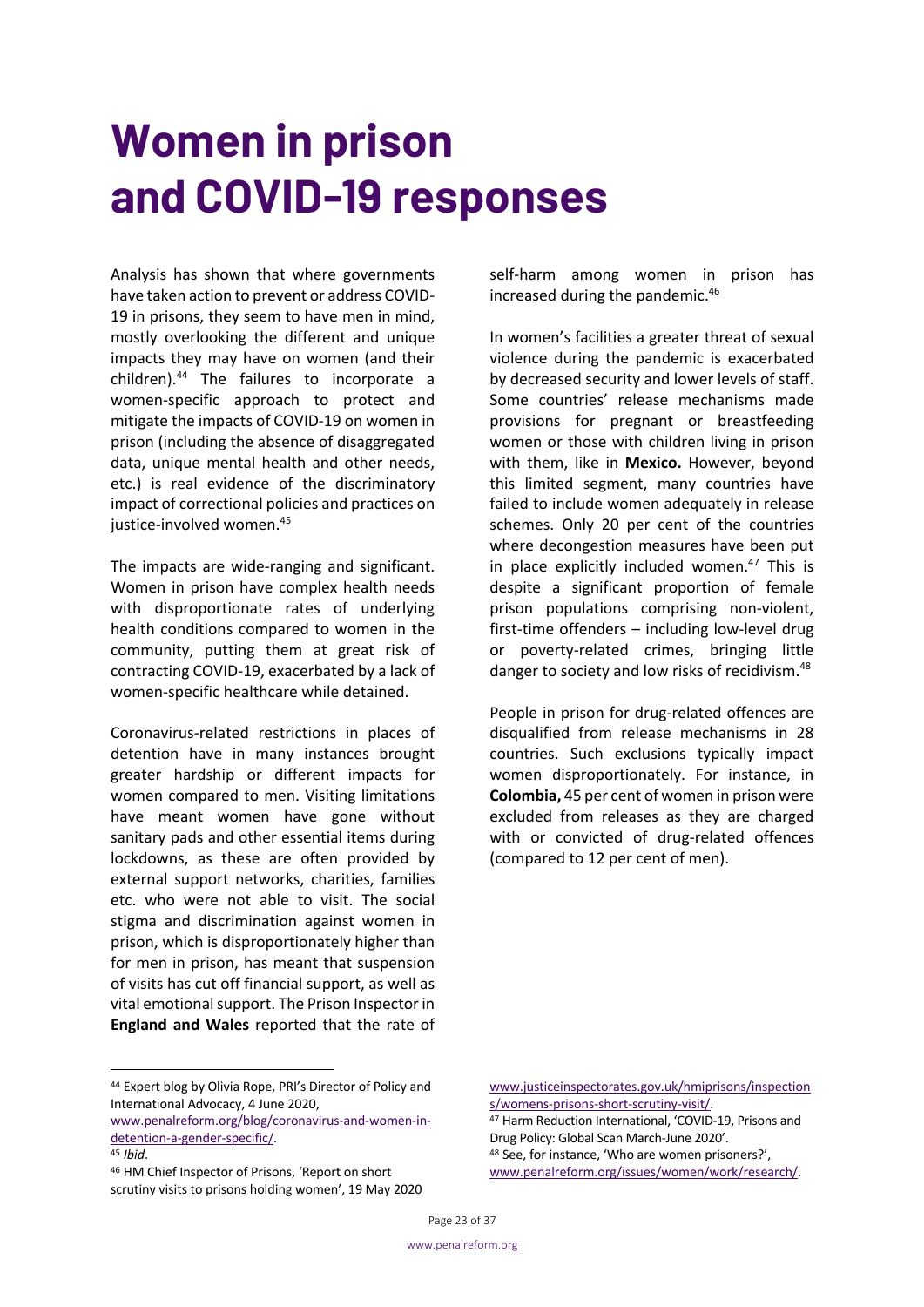### **Recommendations: Women in prison and COVID-19 responses**

### Urgent response

- $\Rightarrow$  Any measures to reduce prison populations, protect people in prison from COVID-19 or mitigate the impacts of responses must be *at least* equally applied or accessible to women.
- $\Rightarrow$  Women (and particularly those who are pregnant, breastfeeding or have young children) should be considered as a priority for release mechanisms, taking into account the best interests of the child, and the typical nature of women's offending, as well as the unique hardship experienced by measures and regime changes in prison.
- $\Rightarrow$  Any measure or change to the prison regime should take account of disproportionate impacts on the mental health of women detained, and therefore should be in place only as a last resort, with time-limits as necessary and proportionate to the risk posed.

### Systemic reform

- $\Rightarrow$  Non-custodial measures should be utilised to their fullest extent for women, taking account of histories of victimisation and the typically non-violent, minor nature of offences committed by women, in line with the UN Bangkok Rules.
- $\Rightarrow$  Efforts to implement the UN Bangkok Rules should be redoubled, in view of the rising number female prison population globally and particular impacts of imprisonment on women and their children.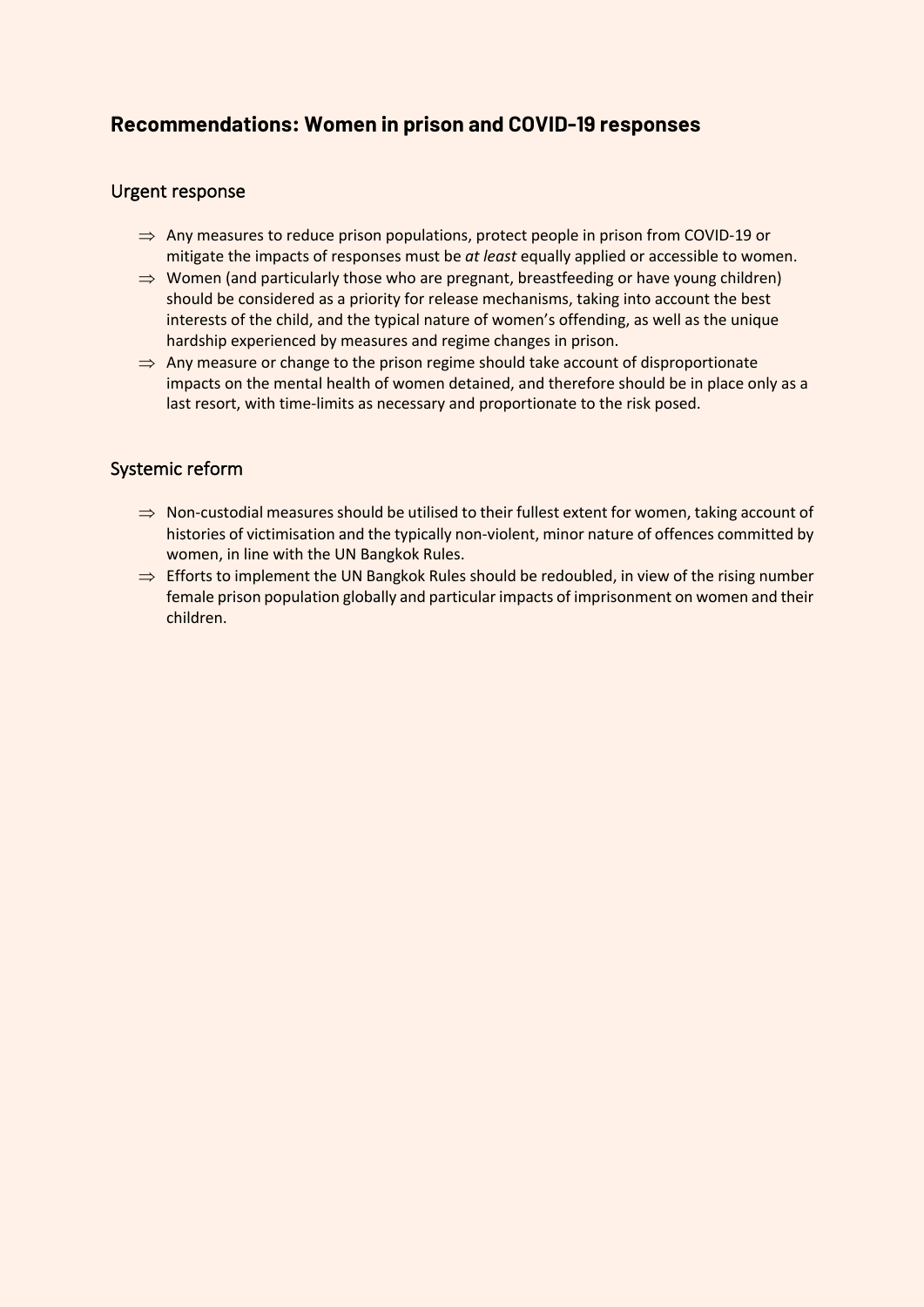### **Conflict, crisis-affected contexts**

The impact of the COVID-19 on conflict and crisis-affected contexts cannot be overstated, and for prison settings the pandemic has brought new challenges and exacerbated existing ones. Prisons in such contexts suffer from low resources and poor infrastructure. A lack of security and low levels of adequately trained staff are common. The provision of basic healthcare is often lacking, let alone emergency preparedness and response plans for a health pandemic. In some instances, people in prison have rioted to protest about the lack of protection, among other grievances, such as in Colombia where 23 people died at La Modelo Jail in a riot in March 2020. 49

Weak judiciaries, unable to process cases, negatively impact the number of people who are released, either at the end of their sentences, on bail or as part of an early release mechanism.

Against this backdrop, international and national agencies have scrambled to assist places of detention in conflict, crisis settings. Such assistance has mainly taken the form of provision of basic equipment, dissemination of information and training for both personnel working in prisons and the persons detained. UN agencies published an operational toolbox, guidance on the immediate measures required to decongest prisons and guidance to help ensure access to justice through remote alternatives and court hearings during and after the outbreak.<sup>50</sup>

In the **Central African Republic**, the prison overcrowding rate is over 200 per cent. Only three of the country's 10 detention facilities have medical prison staff seconded by the

Armed Forces. The vast majority of the prison population in the country is composed of individuals awaiting their trials, who have often been waiting for long periods due to the lack of proper documentation and coordination among judiciary and penitentiary authorities. Although training for prison staff and protective equipment was provided by humanitarian actors, including PRI, the only way to lower risks associated with COVID-19 is to lower the prison population.

In **Yemen**, despite a call for a global ceasefire, the conflict continues. As cases of COVID-19 continued to rise, the Group of Eminent International and Regional Experts on Yemen warned that people in detention were at high risk of death if cases in facilities with 'appalling' conditions arose. The Group noted that the health system in Yemen is collapsing and that people in detention had inadequate food and standards of hygiene. $51$  Several hundred people were released in April. The UN Development Programme distributed handwashing stations, hygiene kits and gloves to places of detention, checkpoints and police stations in the country,  $52$  although a great need remains. Similarly, in the **Central African Republic** where the spread of the virus is increasing, although there are no reported cases in prison to date, 676 people were released to reduce the overcrowded prisons. Despite the support of national and international actors, including PRI, there is still a lack of PPE for prison staff.

<sup>49</sup> 'COVID-19 and Conflict: Seven Trends to Watch', 24 March 2020, www.crisisgroup.org/global/sb4-covid-19 and-conflict-seven-trends-watch.

<sup>50</sup> 'United Nations Rule of Law support in the context of COVID-19 pandemic',

www.un.org/ruleoflaw/blog/2020/05/united-nationsrule-of-law-support-in-the-context-of-covid-19 pandemic/.

<sup>51</sup> 'Release inmates in Yemen to avert nationwide coronavirus outbreak, experts urge', 30 March 2020, news.un.org/en/story/2020/03/1060642. <sup>52</sup> 'UNDP Yemen implements COVID-19 emergency response activities in prisons, detention facilities, police stations and checkpoints', 1 April 2020, www.arabstates.undp.org/content/rbas/en/home/press center/pressreleases/2020/undp-yemen-implementscovid-19-emergency-response-activities-in-.html.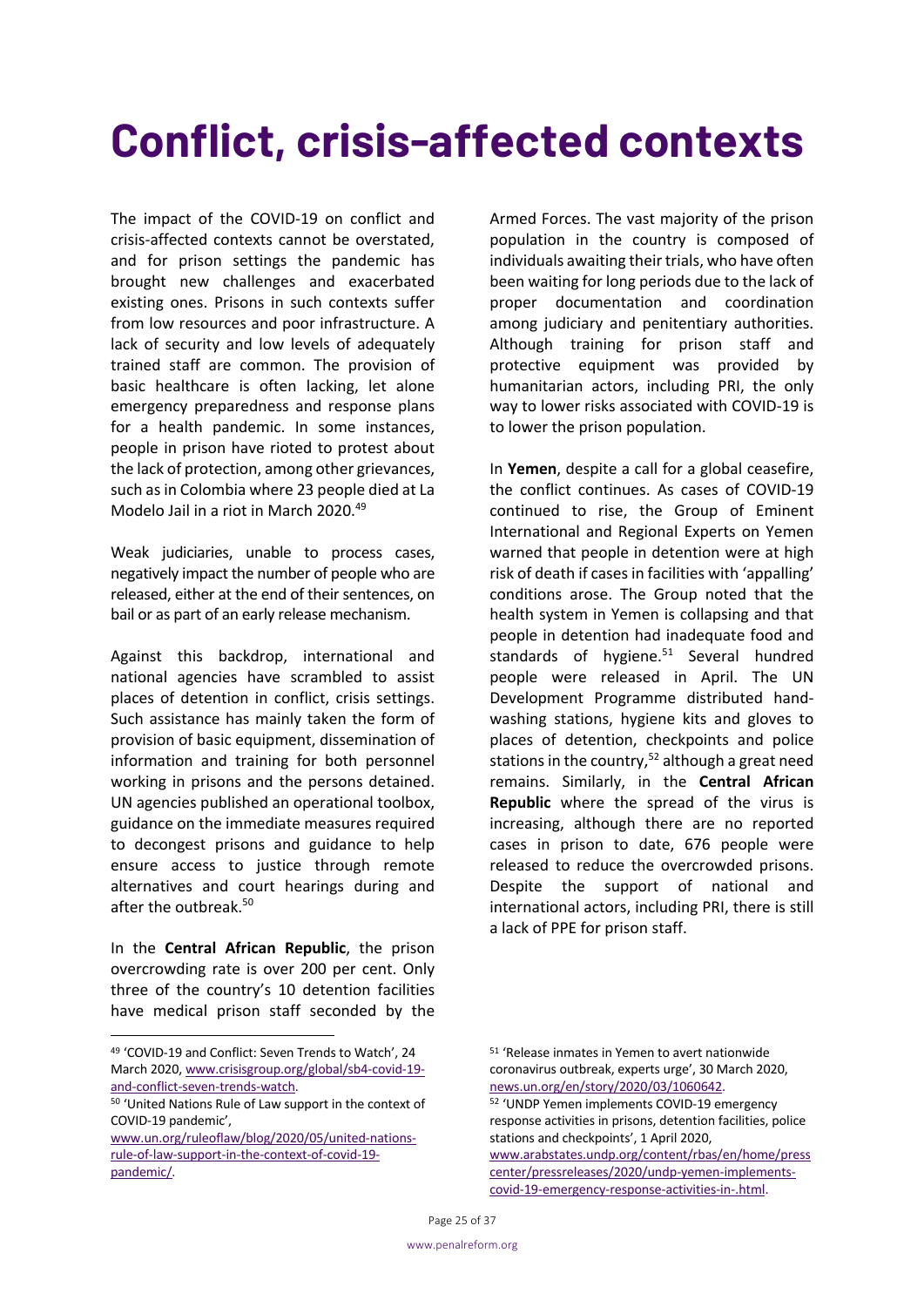### **Recommendations: Conflict, crisis-affected contexts**

#### Urgent response

- $\Rightarrow$  Agencies working in crisis, conflict-affected settings should ensure detention facilities are prioritised in terms of funding and support. At a minimum, required equipment as recommended by the World Health Organization should be provided alongside training and support for prison staff and people detained.
- $\Rightarrow$  To reduce overcrowding and the related risks of COVID-19, releases of people from facilities should be urgently initiated or accelerated.

### Systemic reform

- $\Rightarrow$  Efforts to promote the rule of law and humanitarian aid in crisis, conflict-affected settings must include criminal justice institutions, and specifically giving greater attention and resources to places of detention.
- $\Rightarrow$  Countries in conflict, crisis-affected areas should aim at lowering their prison populations, typically through the use of alternatives to imprisonment and the decriminalisation of pettyoffences and by amending laws that directly or indirectly target the poorest and most disadvantaged members of society, including 'status offences'.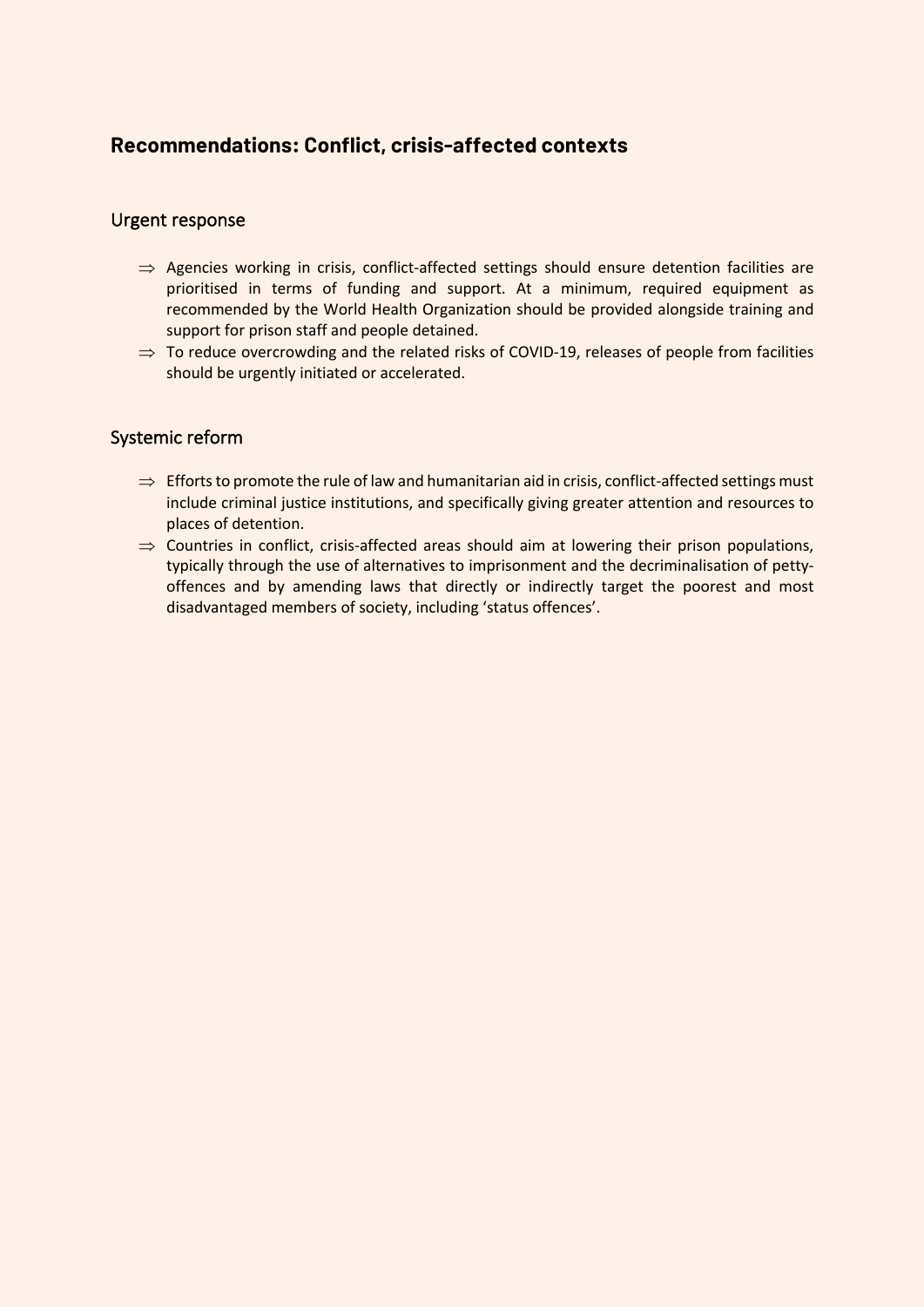

Training for prison staff in Central African Republic organised by Penal Reform International with the national civil society coalition it established, *Plateforme d'appui aux réformes du système pénitentiaire en République centrafricaine*.

Bangui, May 2020.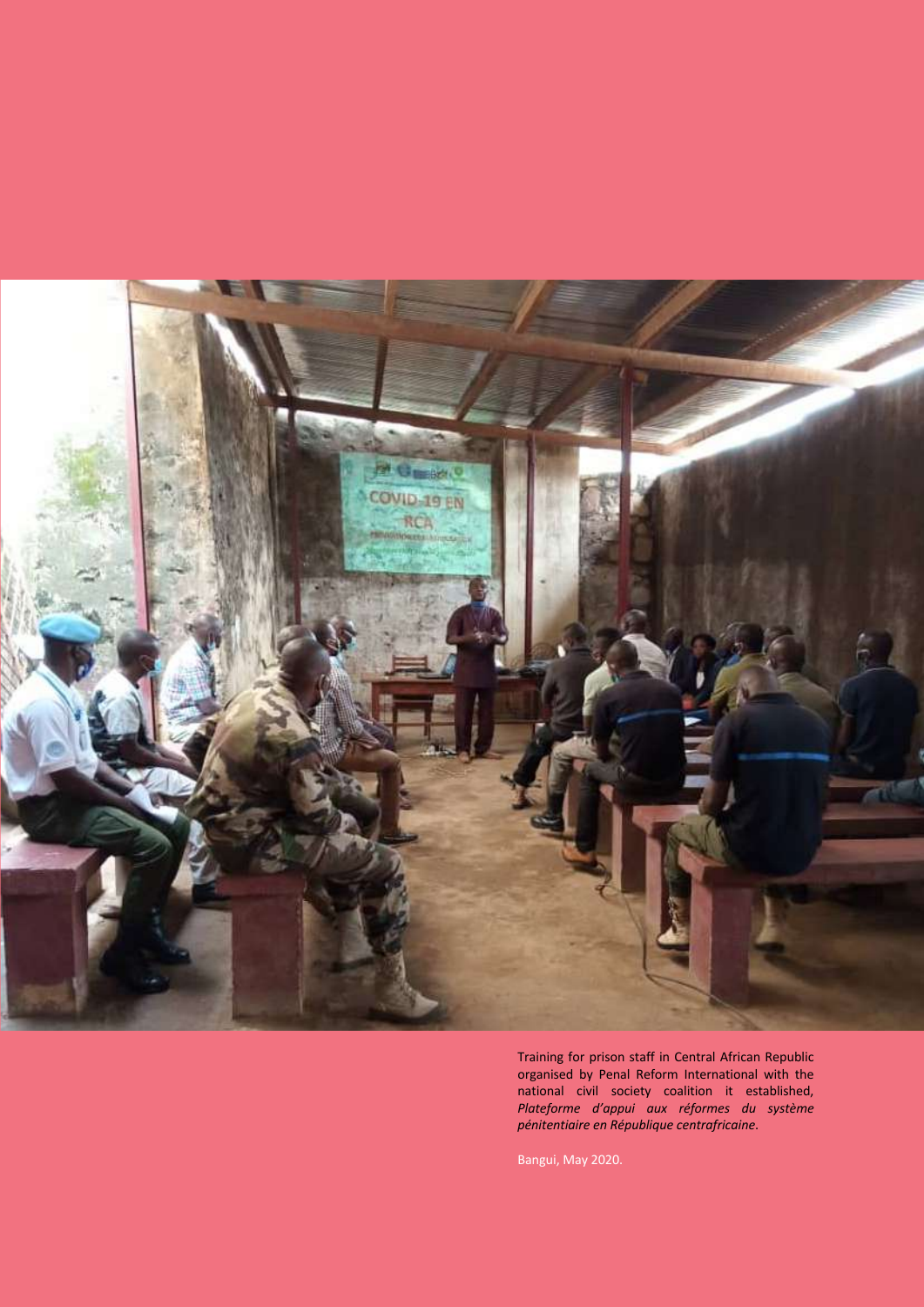### **Reductions (and growth) of prison populations**

Alongside prison lockdowns, many governments have focused on reducing prison populations to prevent the occurrence and consequences of outbreaks of coronavirus in prisons. This has mainly involved exceptional release mechanisms, including amnesties, pardons, early release schemes, including compassionate release, and commutations. Harm Reduction International monitored prison decongestion measures between March and June and found that approximately 639,000 people were released – constituting only 5.8 per cent of the global prison population. $53$ 

This includes more than 122,000 people who were released by 20 European prison administrations as a measure to prevent the spread (or transmission) of coronavirus. The highest percentages of prison populations released in the region were the following:<sup>54</sup>

- **Turkey** (35% 102,944 people);
- **Cyprus** (16% 121 people);
- **Slovenia** (16% 230 people);
- **Portugal** (15% 1,874 people);
- **Norway** (13% 401 people)
- **Ireland** (12% 476 people);
- **Italy** (9.4% 5,739 people);
- **Spain** (7.4% 4,356 people).

Elsewhere, in **India**, the Supreme Court ordered states to consider forms of early release to reduce overcrowding of both pre-trial detainees and people serving sentences. In May, over 42,000 pre-trial detainees and 16,000 sentenced persons were released from prisons.

Without reducing prison populations, especially in overcrowded systems, the risks remain high for persons detained and staff. A new study on a large urban jail in the **USA** by Stanford University and Yale University showed that before releases (which constituted around 50 persons a day) the basic reproduction ratio  $(R_0)$  – a measure of the strength of an outbreak – was higher than 8, and when releases were initiated it dropped to 3. Although any reproduction number greater than 1 signifies that the outbreak is expected to continue to grow in the nearterm, this drop constituted a 56 per cent decrease in transmission of the virus.<sup>55</sup>

measures-without-deprivation-of-liberty-increasinglyused-in-europe-new-survey.

<sup>55</sup> The effectiveness of interventions to reduce COVID-19 transmission in a large urban jail, Giovanni S.P. Malloy, Lisa Puglisi, Margaret L. Brandeau, Tyler D Harvey, Emily A. Wang, https://doi.org/10.1101/2020.06.16.20133280.

<sup>53</sup> 'Covid-19 Prisoner Releases Too Few, Too Slow', 27 May 2020, www.hrw.org/news/2020/05/27/covid-19 prisoner-releases-too-few-too-slow.

<sup>54</sup> Sanctions and measures without deprivation of liberty increasingly used in Europe: new survey, Council of Europe, www.coe.int/en/web/prison/home/- /asset\_publisher/ky2olXXXogcx/content/sanctions-and-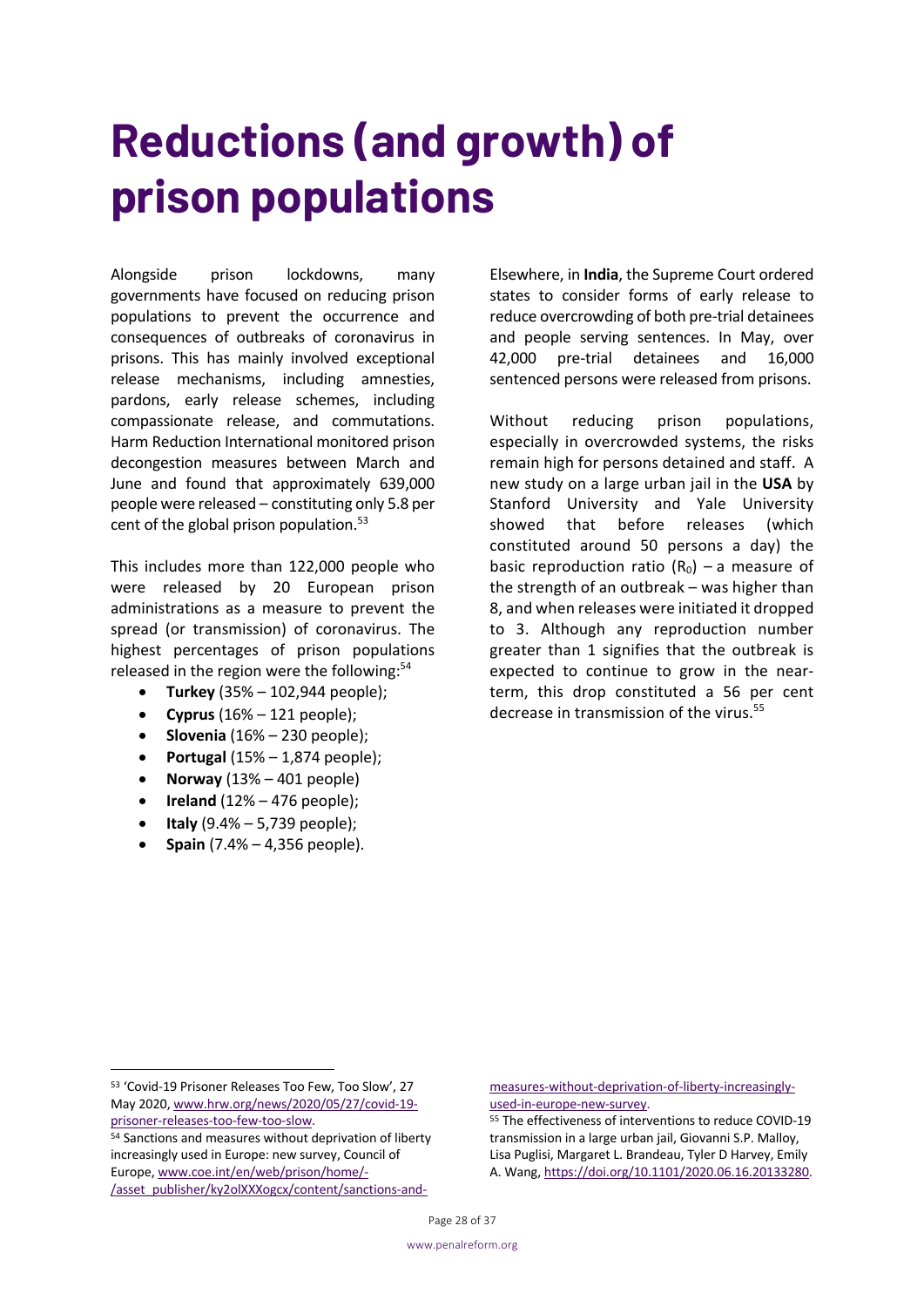### **Inaction and barriers to the release of people from detention**

Action to implement commitments to release people from detention in response to COVID-19 risks has been slow, leaving people deprived of their liberty at risk.

A lack of infrastructure and bureaucratic barriers are causes for the lack of releases in a number of countries. In the **Netherlands**, electronic monitoring (EM) was one of the prerequisites for many releases, but lack of equipment limited the number of people that could benefit from release measures. There are also concerns that people who would benefit from a non-custodial sanction involving EM may be receiving prison sentences because of the shortage. In **Bangladesh**, prison releases were reliant on coordination between various Ministries, but the Parliament was closed due to COVID-19. Eventually, a Supreme Court Ordinance allowed the courts to hold virtual hearings for urgent bail matters and, with technical support and training provided to judges, court officials and lawyers, over 20,000 people were released in 10 days and a further 343 children were released in 7 days.<sup>56</sup>

Publicised negative public opinion has played a role in limiting releases in some states, including in **Argentina**, where it has been suggested that the mere 1 per cent of the prison population (500 people) released under house arrest from Buenos Aires prisons has not been greater due to large public protests in response to media reports of planned mass releases of people from prison. An announcement in April in **England and Wales**  committed to the release of 4,000 people, including pregnant women and women with children living with them in prison, among others. However, just a month later the early release scheme was suspended and ultimately abandoned after the press revealed that an administrative mistake saw six people released in error. Fewer than 100 people of the 4,000 announced have actually been released.

The requirement to post bail to be released under COVID-19 measures have posed a barrier, for instance in the state of Maharashtra in **India**, 17,000 people in pre-trial detention were authorised for release, but bail prevented many from benefitting from the measure.

In **Mexico**, the Amnesty Commission – the body responsible for defining the application procedure and processing applications for release – was only set up on 18 June 2020, almost two months after the Amnesty Law was approved, following calls from civil society.<sup>57</sup> The NGO, AsílLegal noted 'the releases that were raised at the start of the pandemic … have been forgotten or lethargic by the corresponding authorities'.<sup>58</sup>

Some release mechanisms are conditional. In **Greece**, for instance, a release mechanism for up to 1,500 people imprisoned for minor offences or serving a sentence less than a year will only be triggered if deemed necessary by the authorities.59 In the **USA**, three quarters of the 14,860 people who were granted parole in Texas must first finish drug treatment or reentry classes in prison, despite calls for them to be able to do that at home due to the spread of COVID-19 in prisons. 60

www.penalreform.org/blog/releasing-20000-peoplefrom-prison-in-bangladesh-in/.

Prison', 28 May 2020, thecrimereport.org/2020/05/28/10000-tx-inmates-

granted-parole-cant-leave-prison/.

<sup>56</sup> Expert blog for PRI by Justice Imman Ali, Supreme Court of Bangladesh, 11 June 2020,

<sup>57</sup> 'Crean comisión para aplicar Ley de Amnistía a casi dos meses de su aprobación', 18 June 2020, www.animalpolitico.com/2020/06/crean-comision-

aplicar-ley-amnistia-aprobacion/.

<sup>58</sup> '¿Qué está sucediendo en los centros penitenciarios ante el COVID-19?', asilegal.org.mx/mapa-penitenciariocovid-19/.

<sup>59</sup> 'Plan for early release of inmates to curb virus risk', 26 March 2020,

www.ekathimerini.com/251010/article/ekathimerini/ne ws/plan-for-early-release-of-inmates-to-curb-virus-risk. <sup>60</sup> '10,000 TX Inmates Granted Parole, Can't Leave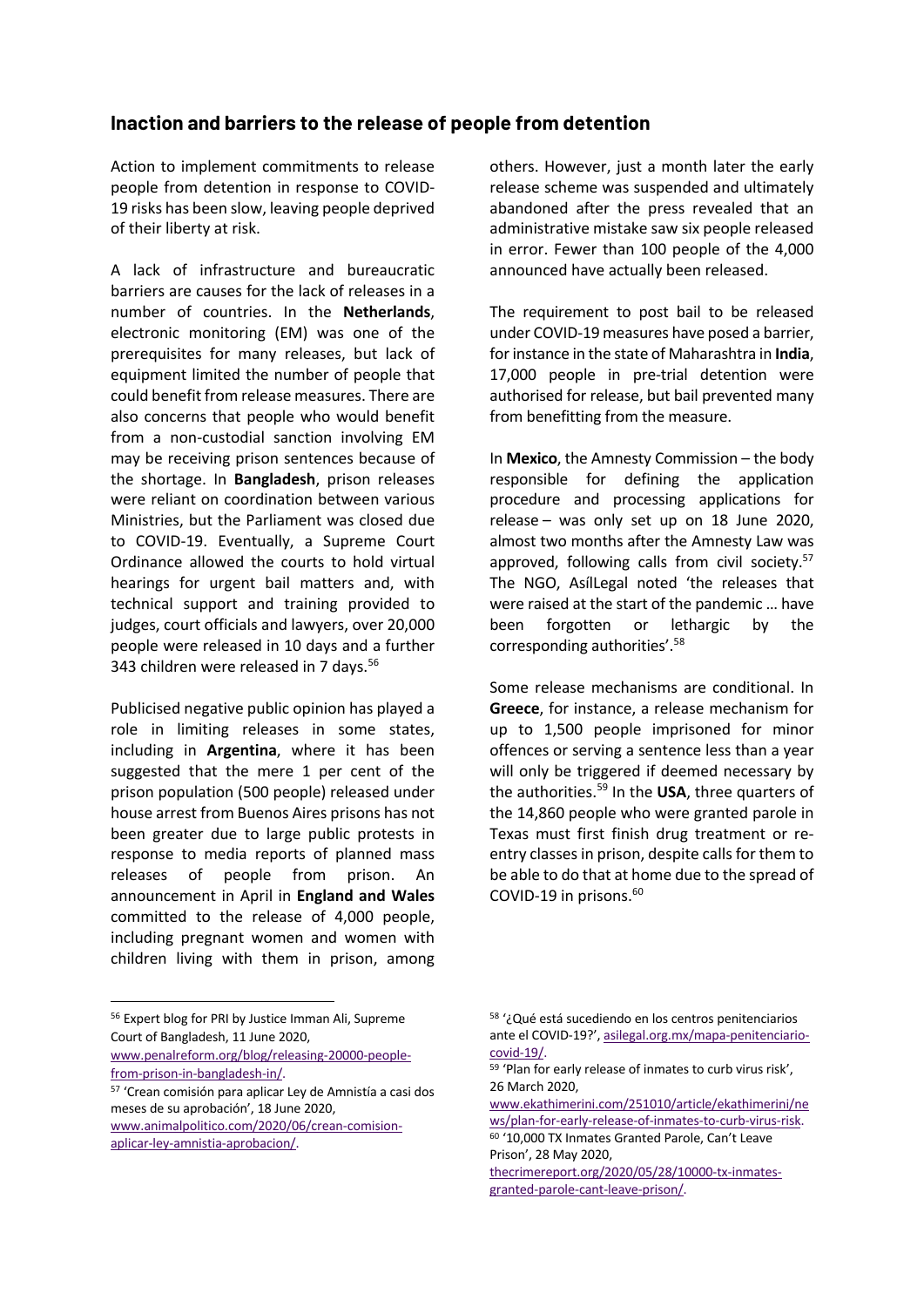### **Growing prison populations**

Prison populations in some countries have continued to grow, even where releases have taken place. This has occurred due to a concoction of uncoordinated policy and implementation, notably: a limited use of alternatives to imprisonment; a greater number of arrests due to crime associated with greater inequality and poverty alongside new emergency offences; and slower than usual or suspended justice systems creating a backlog of cases. Several countries have included imprisonment as a penalty for people who are arrested for violating COVID-19-related measures, including in **India**, **China**, **Spain**, **New Zealand**, **South Africa** and the **UK**. 61

Where remand is commonly used, these cases are increasing prison populations. In **Uganda**, for instance, 5,080 people have been remanded to prison during the COVID-19 period, bringing the remand prison population to 34,274 – the highest number seen in recent years – while only 833 people have been released to date. Parallel to the release of people detained in **Sri Lanka**, by 21 April over 34,500 people had been arrested for violating curfew orders across the country – an arrest rate of 650 people a day with little to no opportunity for release on bail.<sup>62</sup> Also, in **Angola**, authorities have released almost 1,900 people from pre-trial detention, but police continue to arrest and detain hundreds of people for COVID-related crimes leading to a daily influx, with almost 300 people detained in 24 hours for violating state of emergency rules.<sup>63</sup>

Many countries have suspended all or some criminal proceedings, delaying and denying access to justice, increasing the backlog of cases and sparking fears of a rise in prison numbers when activities resume at full capacity.

Some countries are holding proceedings online, but with limited availability of facilities. In **Colombia**, hearings have been suspended or delayed due to insufficient rooms for virtual hearings. One prison in Bogotá, for example, can accommodate three hearings at a time, but there are nearly 800 women awaiting hearings in this prison.

<sup>61</sup> Pathfinders, 'Justice for all and the public health emergency', April 2020.<br><sup>62</sup> 'Prisoner Releases Across Asia: A Right Move Gone

Wrong?', 26 April 2020, thewire.in/world/prisonerreleases-across-asia-a-right-move-gone-wrong.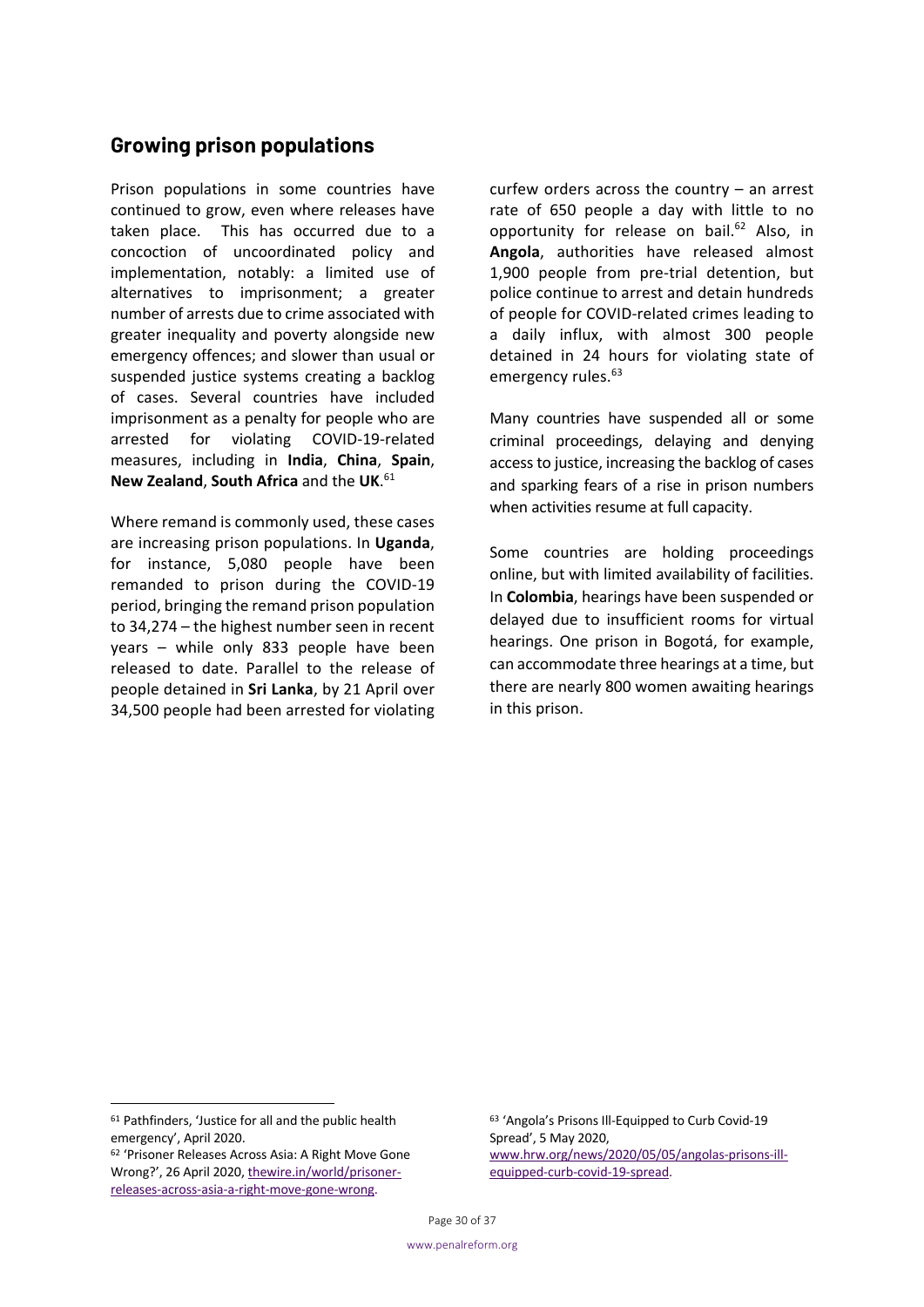### **Recommendations: Reductions (and growth) of prison populations**

### Urgent response

- $\Rightarrow$  Any decision on a person's liberty should take account of the current status of prisons, vis-àvis overcrowding (which may itself amount to inhuman or degrading treatment or punishment), healthcare provision, etc. or any health condition of the individual, with a preference given to non-custodial measures.
- $\Rightarrow$  Where not existing, release mechanisms should be put in place, giving priority to pre-trial detainees, older persons, ill, pregnant and breastfeeding women, and women with children living with them in prison. Other eligibility criteria should include people convicted for minor or non-violent offences, especially those sentenced for drug-related offences and petty offences.
- $\Rightarrow$  Where release mechanisms are in place or authorisation has been given for the release of people in detention, efforts should be redoubled to implement them and lift any barriers slowing down releases.
- $\Rightarrow$  The detention of all children should be considered for urgent review, taking into account the principle that their detention should only be a measure of last resort.
- $\Rightarrow$  Strategies to reduce prison populations must focus not only on releases, but on curbing admission numbers, including through ceasing to arrest people for minor offences, granting bail and using pre-trial detention and prison sentences as a real measure of last resort, including for COVID-19 related offences.
- $\Rightarrow$  Any penalties for the breach of COVID-19-related laws should adhere to the principle of proportionality, consist of non-custodial measures to the greatest possible extent and take account of the particular risks posed by a prison sentence or pre-trial detention.

#### Systemic reform

 $\Rightarrow$  The measures and initiatives introduced during the pandemic to reduce prison populations should be harnessed to sustain or establish lower prison occupancy levels to reduce overcrowding in the long-term, in line with the UN Tokyo Rules and the UN Bangkok Rules.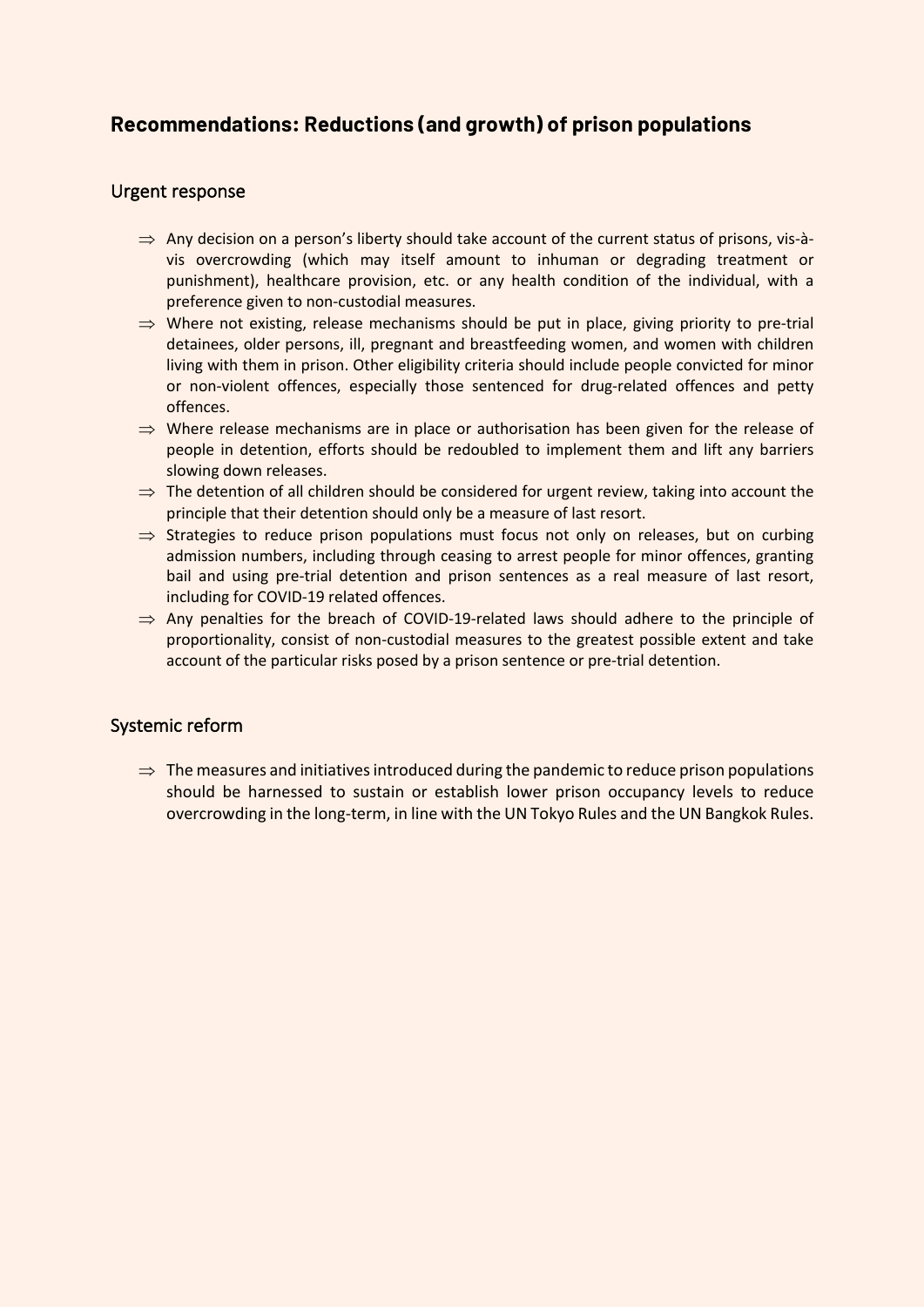### **Non-custodial alternatives to imprisonment**

Millions of people worldwide are subject to criminal justice measures or sanctions in the community – probation, parole or other noncustodial measures. Unlike persons in detention, the impact of COVID-19 on these people (and the personnel who support and supervise them) has received little attention. In Europe there has been some preliminary information shared among probation agencies through the Confederation of European Probation<sup>64</sup> and at the country level there is some information publicly available, for instance in the United States of America.

The COVID-19 pandemic has brought an increased use of non-custodial sanctions in several countries as part of moves to reduce prison populations. The most common have been suspended prison sentences, expanded use of electronic monitoring, and home arrest – all feasible with social distancing measures in place. The latter two sanctions had ordinarily required 'lockdown' at an agreed location for certain hours of the day, but with restrictions on movement due to COVID-19 measures, the sanctions may take a different – and more severe – form.

Like prisons, agencies charged with supervising these non-custodial alternatives and/or making decisions about releases from prison have been required to adapt in light of measures brought in as responses to COVID-19. Many have relied on remote interaction with their clients.

In **Europe**, at least 22 probation systems excluded the possibility of in-person appointments or home visits with people they supervise altogether, save in exceptional circumstances, opting instead for video calls or regular phone calls.<sup>65</sup> The frequency of phone contact has generally been set at twice the level of previous face-to-face meetings and is sometimes supplemented by 'drive-by supervision' where supervisors sit in their cars outside someone's home and observe them through a window or at the door while also speaking on the phone.<sup>66</sup>

A survey in the **USA** of around 300 personnel working in community corrections found that over 84 per cent of their clients had had their in-person group activities suspended, 67 per cent suspended home or field visits, and almost 88 per cent were working at home.<sup>67</sup>

The quality of support and supervision of persons serving non-custodial sentences through electronic communication brings challenges and reduces opportunities to tackle the root causes of criminal behaviour, particularly when many services and programmes are suspended.

Many people serving a non-custodial sentence rely on social support for a range of needs, including financial and their mental health. With the global pandemic seeing resources diverted into emergency health provision for COVID-19, 'services, such as hotlines, crisis centres, shelters, legal aid and social services are at risk of being scaled back',<sup>68</sup> support for

<sup>64</sup> Confederation of European Probation, 'Covid-19: measures and protocols in probation', www.cepprobation.org/covid-19-measures-and-protocols-inprobation/.

<sup>65</sup> *Ibid*.

<sup>66</sup> Fergus McNeill, 'Penal supervision in a pandemic', www.cep-probation.org/penal-supervision-in-apandemic-by-professor-fergus-mcneill/.

<sup>67</sup> American Probation and Parole Association (APPA), www.surveymonkey.com/stories/SM-VYPSVRF9/.<br><sup>68</sup> UN Women, IDLO, UNDP, UNODC, World Bank and The Pathfinders, 'Justice for women amidst COVID-19', May 2020.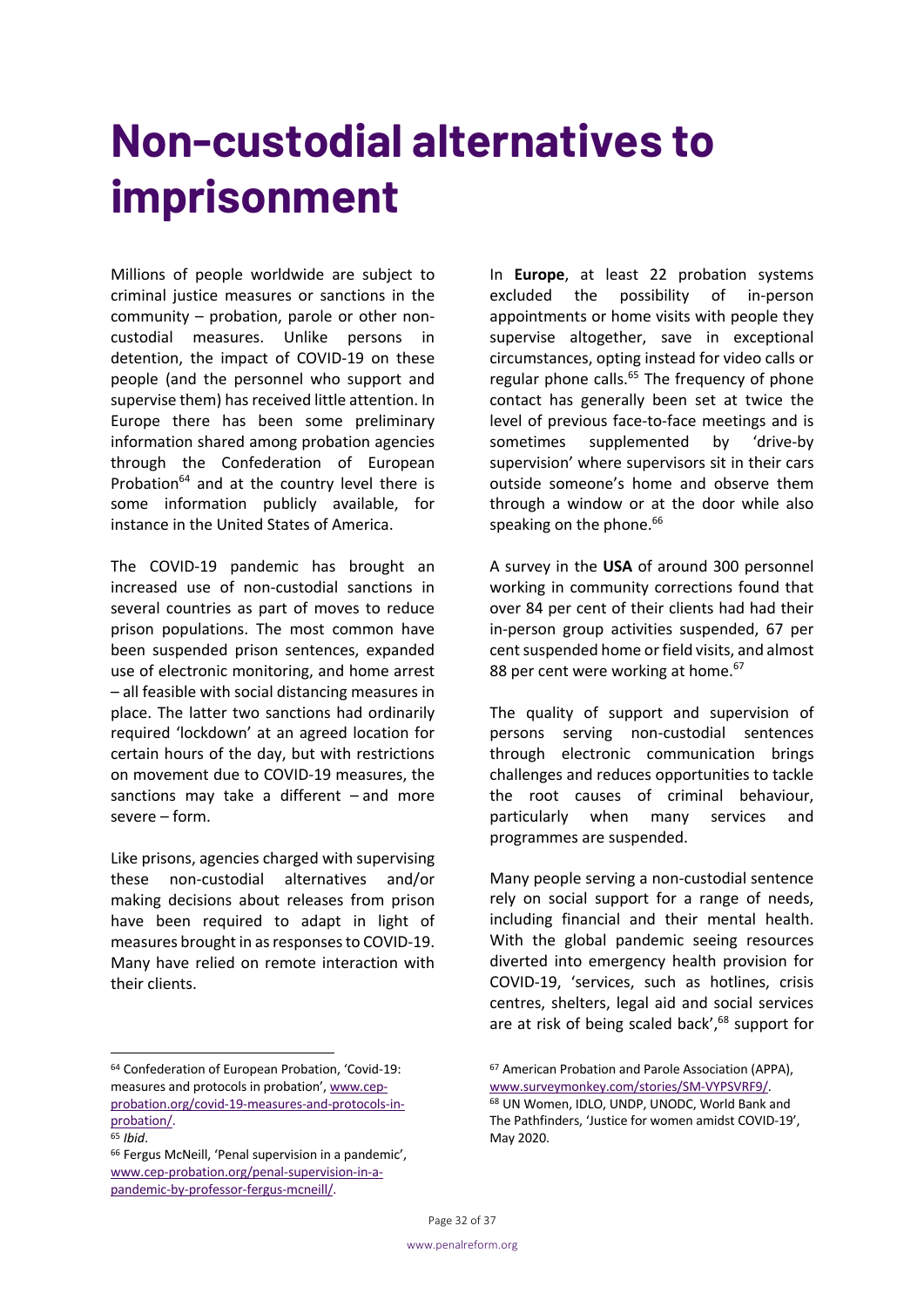persons in vulnerable situations may reoffend or fail to fulfil the conditions of their sentence with various knock-on effects.

In **Scotland,** interviews with probation officers showed that the decentralised system, and the role of supervisors having social work at the core, has meant that many have continued to support their clients through practical assistance, for example delivering medicines and food packages during the height of the lockdown to their clients. However, in **France,** at the start of the pandemic aside from some mental health support through phone calls, remote supervision and support has been thwarted in many instances by the lack of equipment to work remotely (e.g. laptops) and institutional setup preventing officials from accessing records and information which is all held centrally.

Aside from supervision, conditions that form part of a non-custodial sentence, such as community service work, have been suspended in at least 18 European countries. In **Slovenia**, for example, fixed deadlines to complete community service do not apply while probation officers work from home, and all direct contact with people on probation, including in-person training courses, is suspended and communication is maintained over phone and email.69 In **Finland**, however, wherever possible the content of ongoing community service sentences has been amended so it can be completed from home. Activities include written or online assignments provided by substance abuse and mental health services, discussions about specific themes, and individual programmes with the supervisor over the telephone or Skype. Community service is scheduled and supervised with telephone calls, and people are not required to attend appointments in-person. 70

Drug, alcohol or behavioural change programmes have been paused due to lockdowns. In many cases these programmes, alongside practical assistance by probation officers, are essential elements to preventing reoffending. Furthermore, many sanctions require proof of completion or a certain number of hours to be achieved to mark the end of the communitybased sanction and, therefore, the question arises as to whether these interruptions in fulfilling court-imposed programmes will prolong the duration of sentences beyond what was initially handed down.

During the coronavirus pandemic increased workload and reduced capacity have been common challenges among probation and parole agencies. In **Canada,** the Parole Board has reported an increased workload during the pandemic, mainly due to their consideration of releases, amounting to an increase of 17 parole reviews per week in the three months since 1 March 2020. In the same period, 40 'parole exception cases' (early release) have been decided upon or are pending, compared to only 7 for all of the previous fiscal year.71 In **England and Wales**, it was reported that phone-based supervision required twice the frequency of contact of previous face-to-face appointments, and this is sometimes supplemented by visual supervision ('drive-by').<sup>72</sup>

In some countries face-to-face meetings did continue regularly, or exceptionally. While probation officers in **Estonia** required to fit an electronic monitoring device were provided with PPE,<sup>73</sup> protective equipment has not been provided for probation officers in **Georgia**  undertaking home visits.

probation.org/wp-

<sup>69</sup> Republic of Slovenia Probation Administration, www.cep-probation.org/wp-

content/uploads/2020/04/Preventive\_measures\_Sloveni an Probation Administration.pdf.

<sup>70</sup> Criminal Sanctions Agency of Finland, www.cepprobation.org/wp-content/uploads/2020/04/RISE-COVID-19-2020.04.23.pdf.

<sup>71</sup> 'COVID-19 and the Parole Board of Canada', www.canada.ca/en/parole-board/services/coronaviruscovid-19.html.

<sup>72</sup> Fergus McNeill, 'Penal supervision in a pandemic', www.cep-probation.org/penal-supervision-in-apandemic-by-professor-fergus-mcneill/. <sup>73</sup> Estonian Probation Service, www.cep-

content/uploads/2020/04/C19\_Probation\_Estonia.pdf.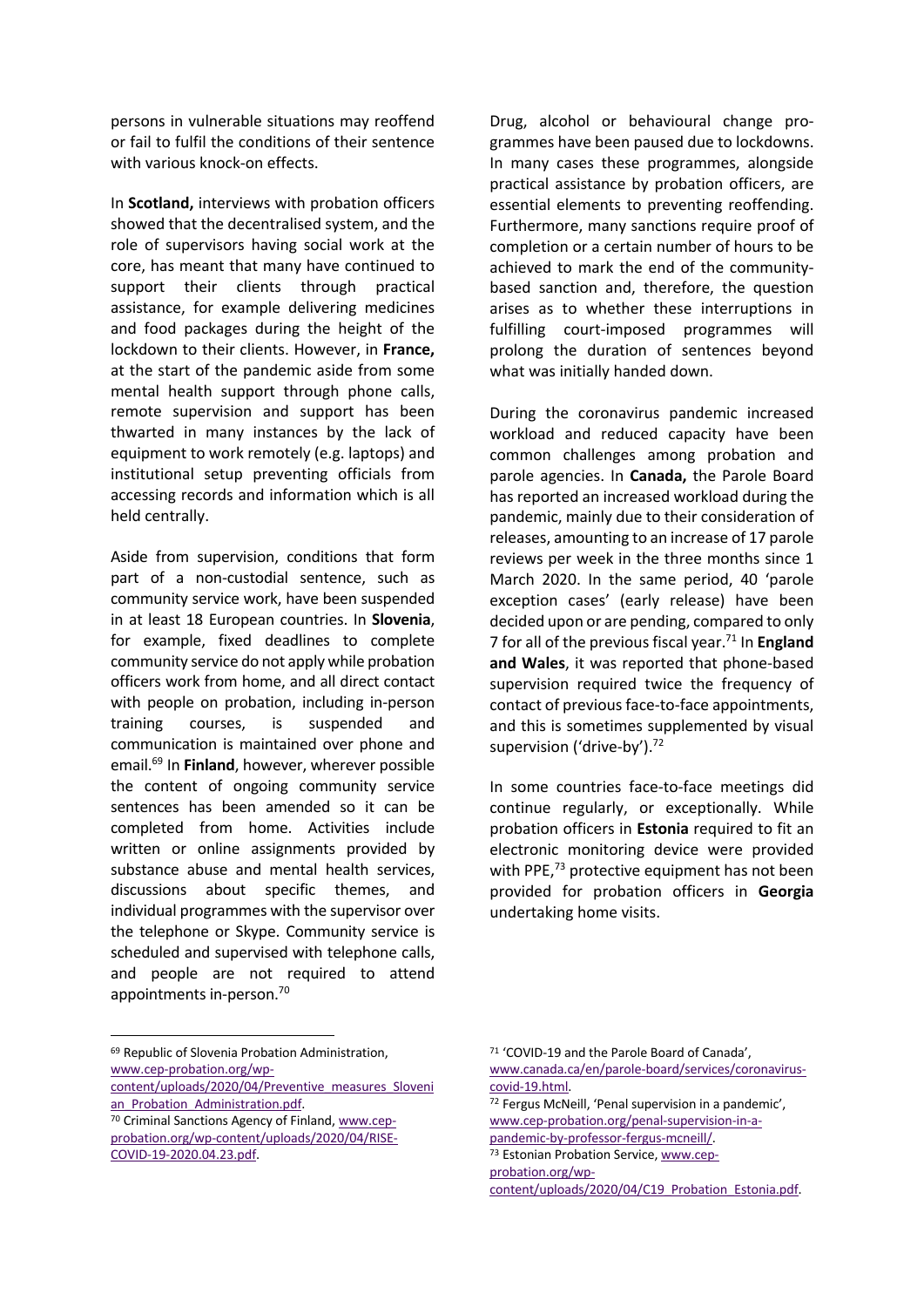### **Recommendations: Non-custodial alternatives to imprisonment**

### Urgent response

- $\Rightarrow$  Alternatives to imprisonment should be a preferred option with imprisonment used as a last resort during the pandemic (see recommendations for 'Reductions (and growth) of prison populations').
- $\Rightarrow$  Any non-custodial measure should take account of the extenuating circumstances brought by the pandemic and ensure that, if conditions are necessary, they can be realistically and feasibly met. Any change, due to the pandemic, to the implementation of a non-custodial sanction should lead to a reconsideration of its conditions to ensure proportionality.
- $\Rightarrow$  Governments should invest in probation systems to ensure they are enabled to handle an increased caseload as a result of COVID-19-related measures.

### Systemic reform

- $\Rightarrow$  Alternatives to imprisonment should adhere to the principle of proportionality to avoid 'mass supervision' of persons who are convicted of a crime.
- $\Rightarrow$  Probation systems should be established, or where existing, strengthened with increased political attention and resourcing to ensure they are fit for purpose and effective in supporting rehabilitation.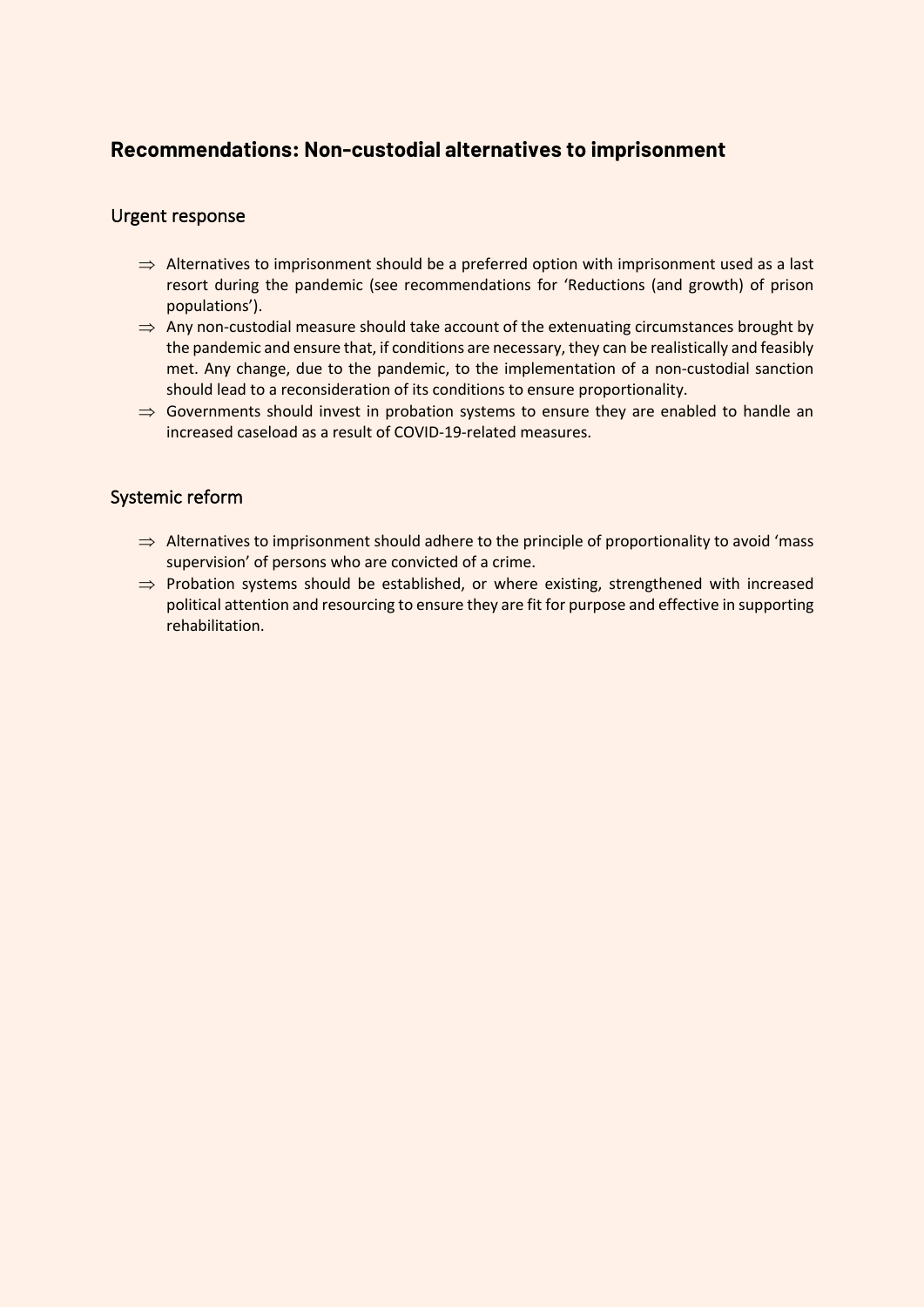### **Post-release support for people leaving prison**

The COVID-19 pandemic has a particularly serious impact on people coming out of prison who, in regular times, face high rates of homelessness, poverty and health issues and struggle to access basic services in the community. These barriers to resettlement, which drive people towards poverty and reoffending, are exacerbated by the global coronavirus pandemic and could become a matter of life or death. The marginalisation and discrimination faced by people who have been imprisoned is now amplified as there are fears that they may have been infected with COVID-19. Stigma and a lack of financial resources increase the likelihood of reoffending.74

Lockdowns and other restrictive measures in the community during the coronavirus pandemic compound the impact of inadequate or no post-release support for people leaving prison. For example, reports suggest that authorities in Maharashtra state in **India** made no arrangements to help people released during lockdown – when no public transport was available – to find their way home, and that people were released with no information about the virus or how to protect themselves.<sup>75</sup>

Many people released from prison have a mental health condition and have experienced

violence, either before and/or during their detention. These factors require careful release plans. In **Kenya,** Clean Start, an NGO which supports women in prison and postrelease, reported that releases are taking place abruptly, with little transparency and information provided. This coupled with a lack of a proper system for reintegration, including links to support services, means that people released are unsafe. This situation has been compounded in some cases where releases occur late in the day and, given curfews, it is not possible for the women to get to their homes in time, risking their safety.

In some places, some measures have been put in place acknowledging the increased risk to people leaving prison during the pandemic. In a Bangkok prison in **Thailand**, temporary accommodation has been set up for persons released to stay for one night, so they are not breaching curfews to travel home. In **Kazakhstan**, 322 people released from prisons were escorted to their permanent or temporary residences, or to a resocialisation centre which provides social, medical and other assistance to people in difficult life circumstances and without a fixed place of residence, and were provided with masks, gloves and antiseptic spray.

<sup>74</sup> Penal Reform International, 'Global Prison Trends 2020', May 2020, www.penalreform.org/resource/globalprison-trends-2020/.

<sup>75</sup> 'Maharashtra Prisoner Released on Parole Says Jails Unprepared to Handle COVID-19 Pandemic', 30 March 2020, thewire.in/rights/maharashtra-prisons-covid-19 pandemic.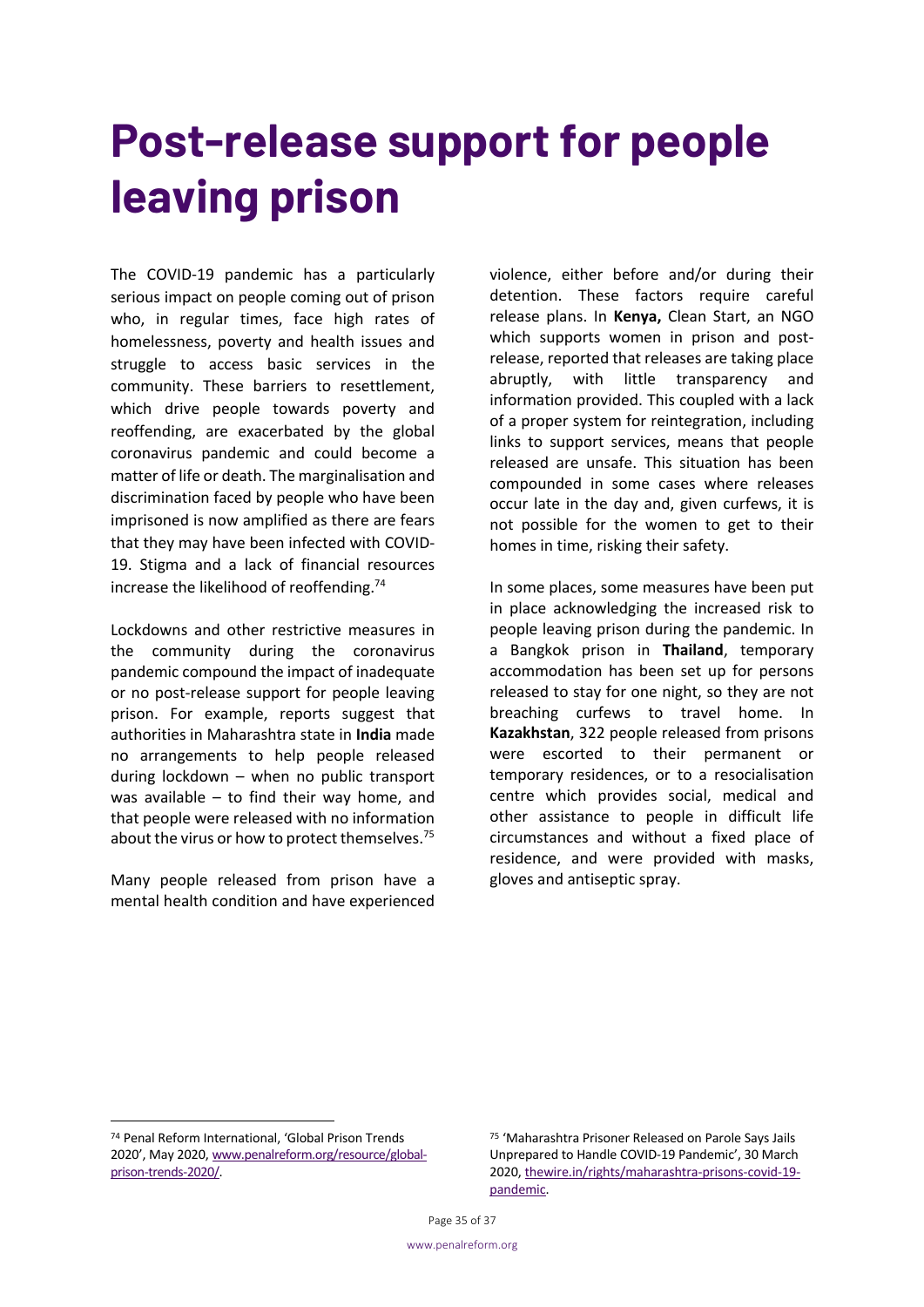### **Recommendations: Post-release support for people leaving prison**

### Urgent response

- $\Rightarrow$  Release plans should be made for each person released from prison. This should include, *at a minimum:* housing/accommodation, facilitating transport, financial support, measures to ensure personal safety especially for women and children, and links with community-based support organisations.
- $\Rightarrow$  People leaving prison should be recognised as a vulnerable group for the purposes of COVID-19 planning and be given priority access to any available services including housing support.
- $\Rightarrow$  Systems should be put in place to ensure access to finances (such as setting social welfare benefits) and accommodation before release and, while physical offices remain closed or travel to them is restricted, information (phone numbers and where possible a mobile phone with pre-loaded information) should be provided for people leaving prison to enable access to vital support services.
- $\Rightarrow$  Additional information and guidance should be provided to people leaving prison both before and following release to support health, including mental health and wellbeing, and compliance with new laws in the community during the COVID-19 pandemic.

### Systemic reform

- $\Rightarrow$  Reintegration and post-release plans should be put in place at the beginning of a sentence or period of detention. The major practical barriers for persons released from detention must be identified and solutions resourced, particularly around housing/accommodation, transport and medical needs.
- $\Rightarrow$  Emergency preparedness and response plans should be developed or enhanced to include post-release support for persons released from detention.